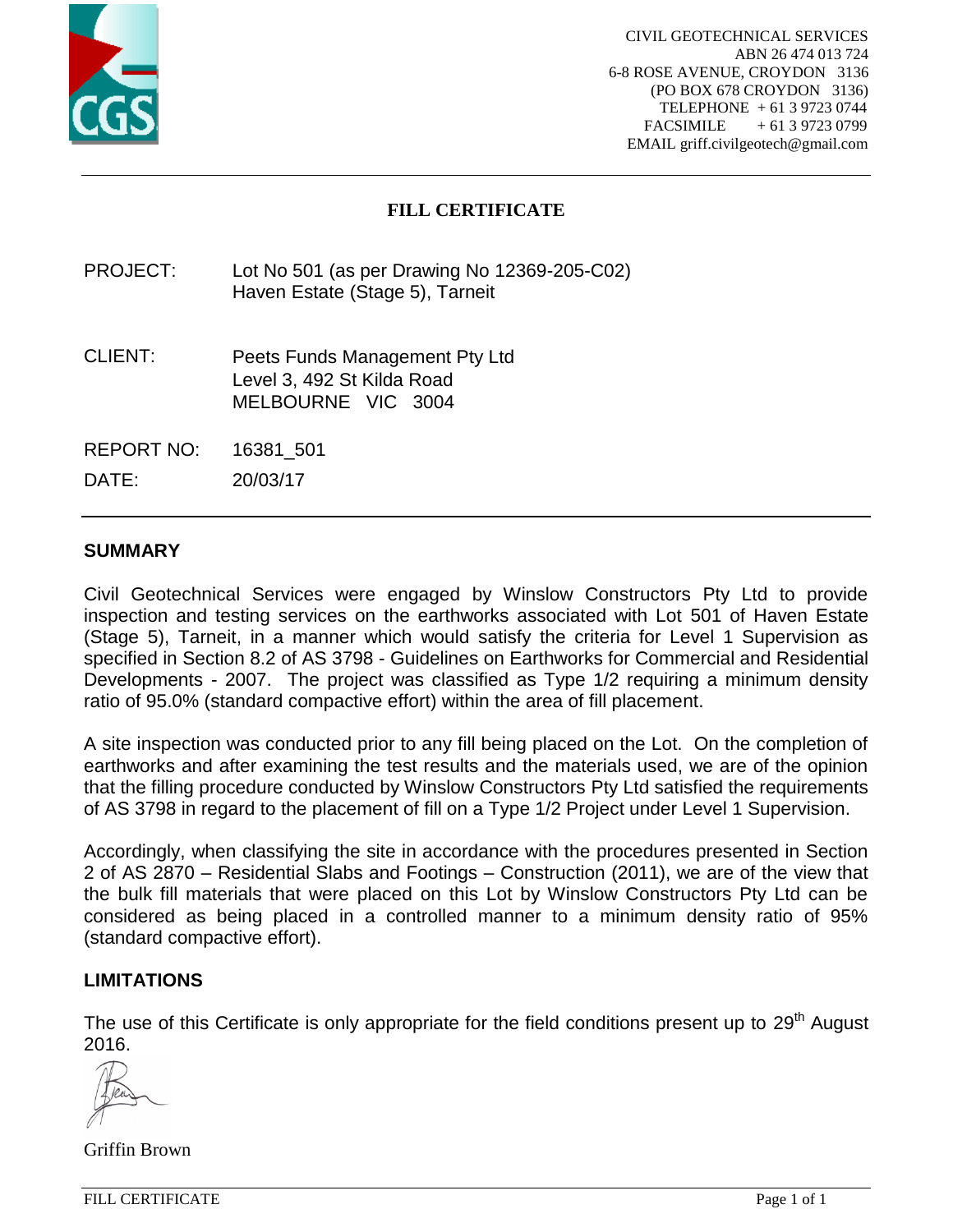

# **FILL CERTIFICATE**

PROJECT: Lot No 502 (as per Drawing No 12369-205-C02) Haven Estate (Stage 5), Tarneit

- CLIENT: Peets Funds Management Pty Ltd Level 3, 492 St Kilda Road MELBOURNE VIC 3004
- REPORT NO: 16381\_502

DATE: 20/03/17

### **SUMMARY**

Civil Geotechnical Services were engaged by Winslow Constructors Pty Ltd to provide inspection and testing services on the earthworks associated with Lot 502 of Haven Estate (Stage 5), Tarneit, in a manner which would satisfy the criteria for Level 1 Supervision as specified in Section 8.2 of AS 3798 - Guidelines on Earthworks for Commercial and Residential Developments - 2007. The project was classified as Type 1/2 requiring a minimum density ratio of 95.0% (standard compactive effort) within the area of fill placement.

A site inspection was conducted prior to any fill being placed on the Lot. On the completion of earthworks and after examining the test results and the materials used, we are of the opinion that the filling procedure conducted by Winslow Constructors Pty Ltd satisfied the requirements of AS 3798 in regard to the placement of fill on a Type 1/2 Project under Level 1 Supervision.

Accordingly, when classifying the site in accordance with the procedures presented in Section 2 of AS 2870 – Residential Slabs and Footings – Construction (2011), we are of the view that the bulk fill materials that were placed on this Lot by Winslow Constructors Pty Ltd can be considered as being placed in a controlled manner to a minimum density ratio of 95% (standard compactive effort).

### **LIMITATIONS**

The use of this Certificate is only appropriate for the field conditions present up to 29<sup>th</sup> August 2016.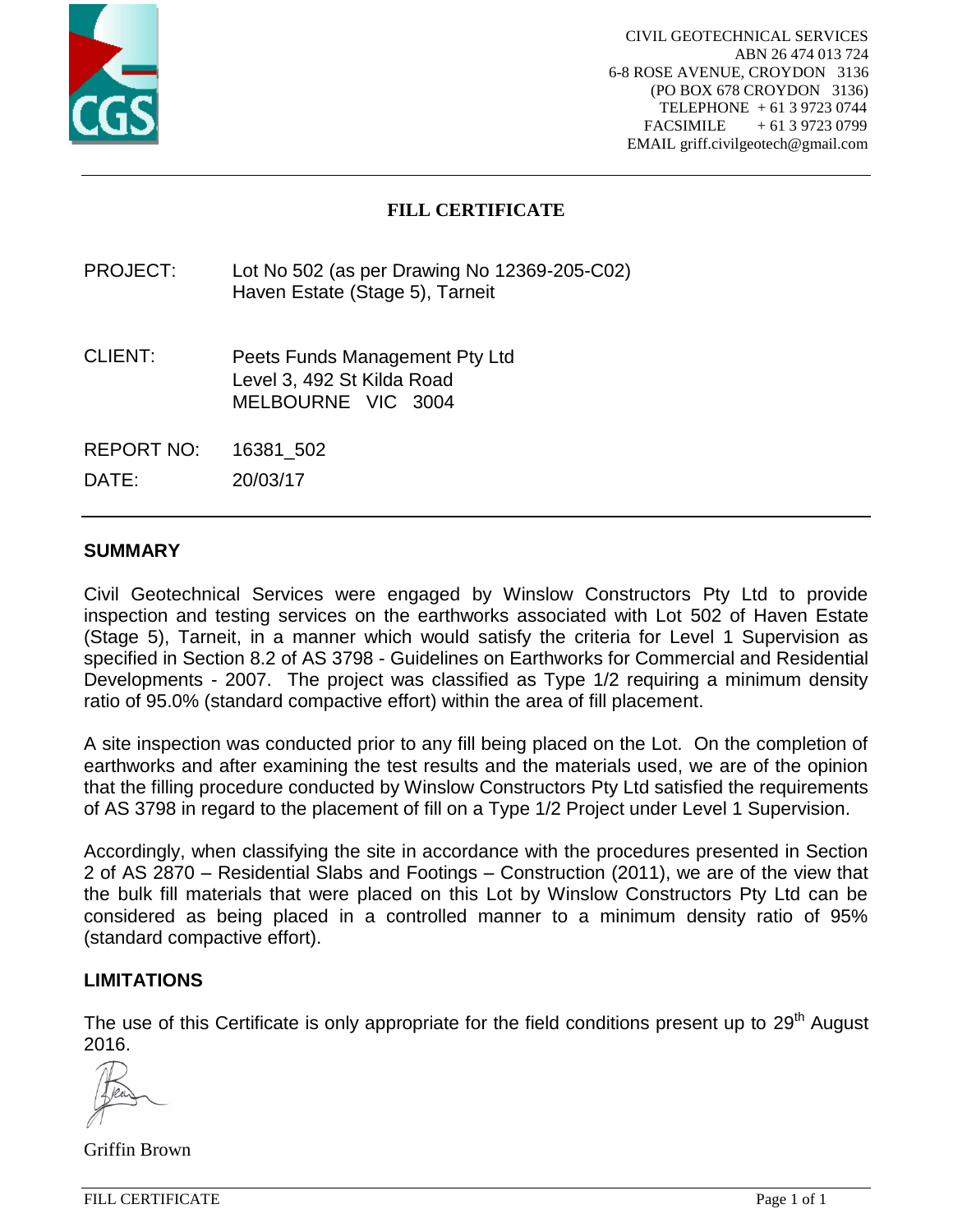

# **FILL CERTIFICATE**

PROJECT: Lot No 503 (as per Drawing No 12369-205-C02) Haven Estate (Stage 5), Tarneit

- CLIENT: Peets Funds Management Pty Ltd Level 3, 492 St Kilda Road MELBOURNE VIC 3004
- REPORT NO: 16381\_503

DATE: 20/03/17

### **SUMMARY**

Civil Geotechnical Services were engaged by Winslow Constructors Pty Ltd to provide inspection and testing services on the earthworks associated with Lot 503 of Haven Estate (Stage 5), Tarneit, in a manner which would satisfy the criteria for Level 1 Supervision as specified in Section 8.2 of AS 3798 - Guidelines on Earthworks for Commercial and Residential Developments - 2007. The project was classified as Type 1/2 requiring a minimum density ratio of 95.0% (standard compactive effort) within the area of fill placement.

A site inspection was conducted prior to any fill being placed on the Lot. On the completion of earthworks and after examining the test results and the materials used, we are of the opinion that the filling procedure conducted by Winslow Constructors Pty Ltd satisfied the requirements of AS 3798 in regard to the placement of fill on a Type 1/2 Project under Level 1 Supervision.

Accordingly, when classifying the site in accordance with the procedures presented in Section 2 of AS 2870 – Residential Slabs and Footings – Construction (2011), we are of the view that the bulk fill materials that were placed on this Lot by Winslow Constructors Pty Ltd can be considered as being placed in a controlled manner to a minimum density ratio of 95% (standard compactive effort).

### **LIMITATIONS**

The use of this Certificate is only appropriate for the field conditions present up to 29<sup>th</sup> August 2016.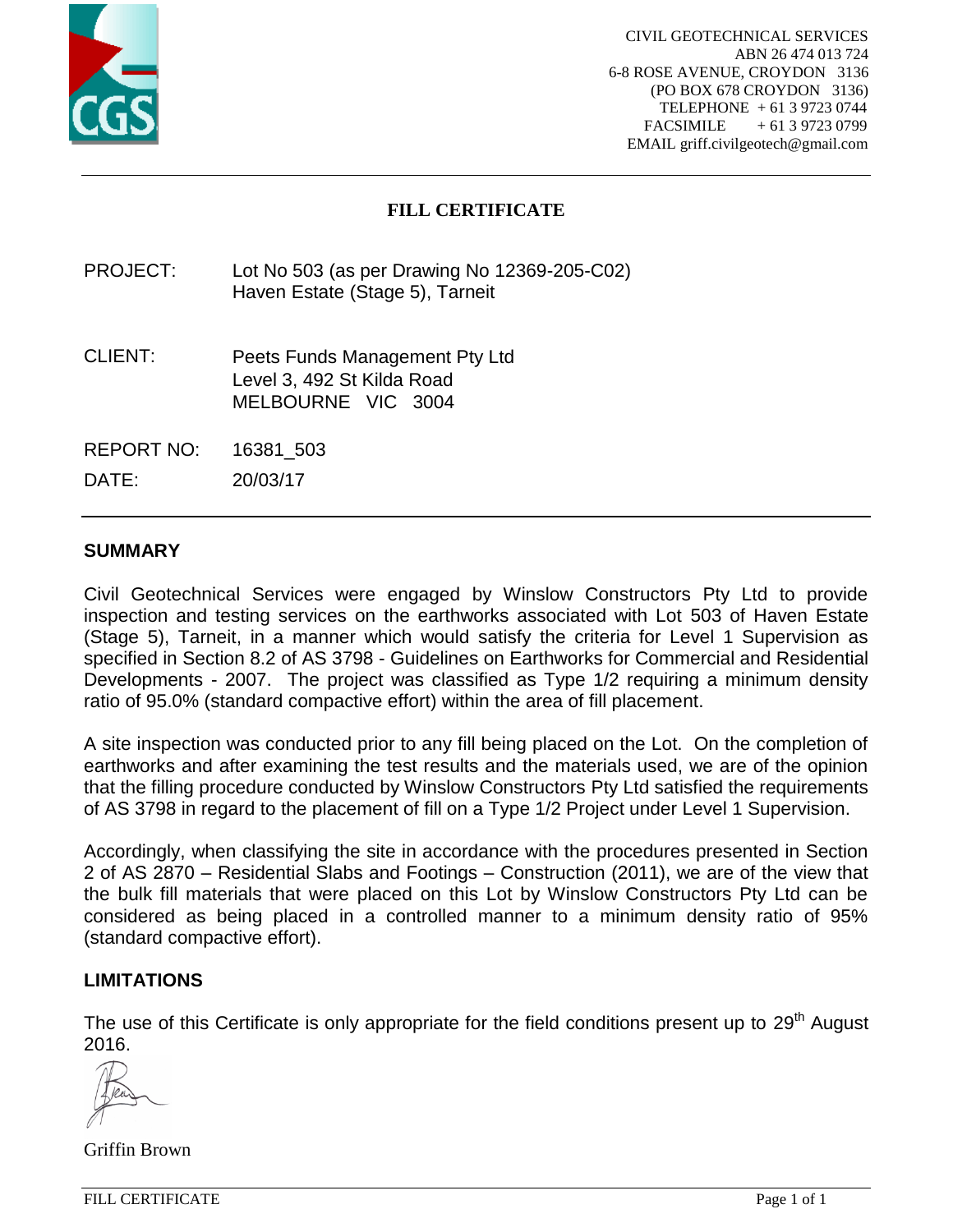

# **FILL CERTIFICATE**

PROJECT: Lot No 504 (as per Drawing No 12369-205-C02) Haven Estate (Stage 5), Tarneit

- CLIENT: Peets Funds Management Pty Ltd Level 3, 492 St Kilda Road MELBOURNE VIC 3004
- REPORT NO: 16381\_504

DATE: 20/03/17

### **SUMMARY**

Civil Geotechnical Services were engaged by Winslow Constructors Pty Ltd to provide inspection and testing services on the earthworks associated with Lot 504 of Haven Estate (Stage 5), Tarneit, in a manner which would satisfy the criteria for Level 1 Supervision as specified in Section 8.2 of AS 3798 - Guidelines on Earthworks for Commercial and Residential Developments - 2007. The project was classified as Type 1/2 requiring a minimum density ratio of 95.0% (standard compactive effort) within the area of fill placement.

A site inspection was conducted prior to any fill being placed on the Lot. On the completion of earthworks and after examining the test results and the materials used, we are of the opinion that the filling procedure conducted by Winslow Constructors Pty Ltd satisfied the requirements of AS 3798 in regard to the placement of fill on a Type 1/2 Project under Level 1 Supervision.

Accordingly, when classifying the site in accordance with the procedures presented in Section 2 of AS 2870 – Residential Slabs and Footings – Construction (2011), we are of the view that the bulk fill materials that were placed on this Lot by Winslow Constructors Pty Ltd can be considered as being placed in a controlled manner to a minimum density ratio of 95% (standard compactive effort).

### **LIMITATIONS**

The use of this Certificate is only appropriate for the field conditions present up to 29<sup>th</sup> August 2016.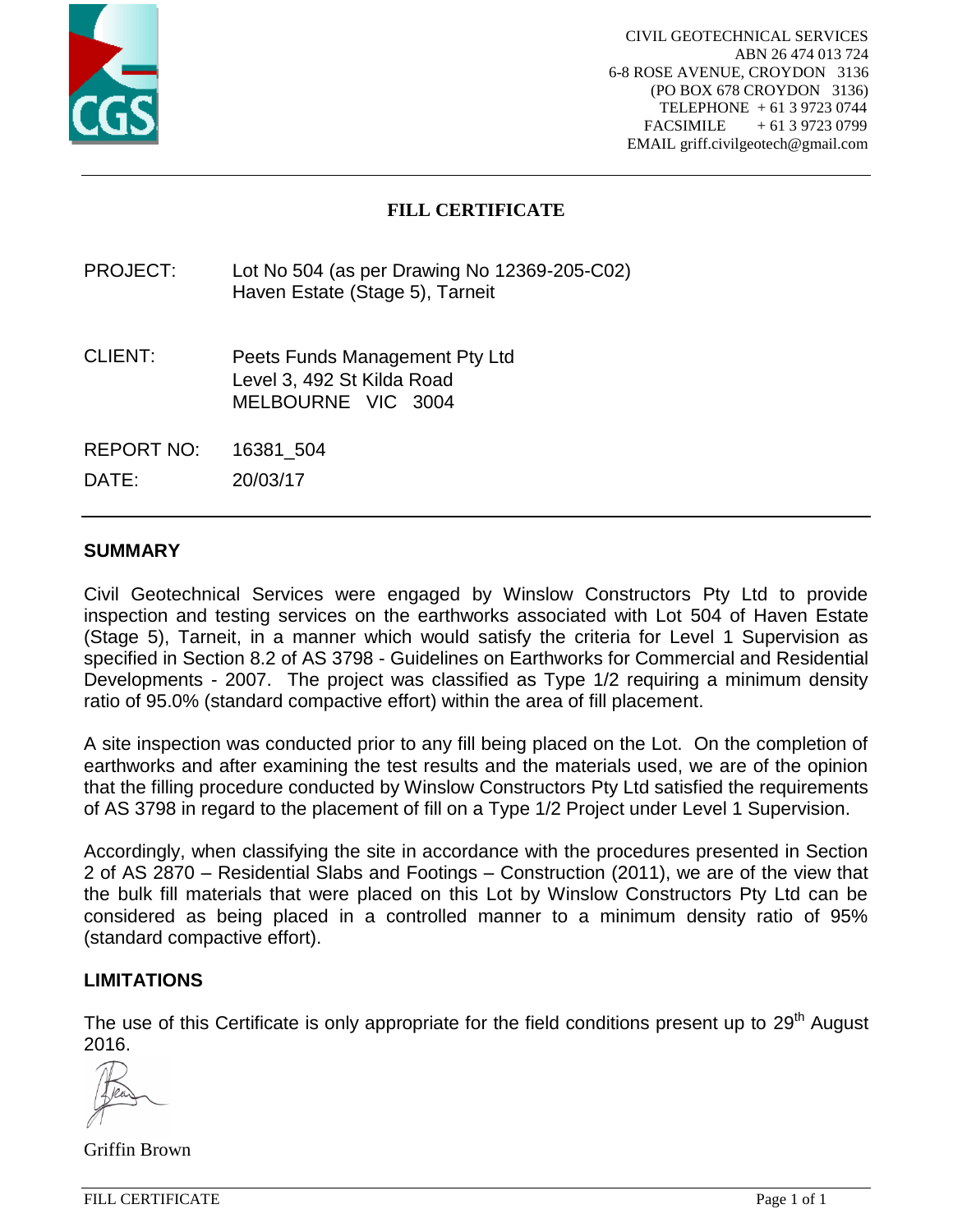

# **FILL CERTIFICATE**

PROJECT: Lot No 505 (as per Drawing No 12369-205-C02) Haven Estate (Stage 5), Tarneit

- CLIENT: Peets Funds Management Pty Ltd Level 3, 492 St Kilda Road MELBOURNE VIC 3004
- REPORT NO: 16381\_505

DATE: 20/03/17

### **SUMMARY**

Civil Geotechnical Services were engaged by Winslow Constructors Pty Ltd to provide inspection and testing services on the earthworks associated with Lot 505 of Haven Estate (Stage 5), Tarneit, in a manner which would satisfy the criteria for Level 1 Supervision as specified in Section 8.2 of AS 3798 - Guidelines on Earthworks for Commercial and Residential Developments - 2007. The project was classified as Type 1/2 requiring a minimum density ratio of 95.0% (standard compactive effort) within the area of fill placement.

A site inspection was conducted prior to any fill being placed on the Lot. On the completion of earthworks and after examining the test results and the materials used, we are of the opinion that the filling procedure conducted by Winslow Constructors Pty Ltd satisfied the requirements of AS 3798 in regard to the placement of fill on a Type 1/2 Project under Level 1 Supervision.

Accordingly, when classifying the site in accordance with the procedures presented in Section 2 of AS 2870 – Residential Slabs and Footings – Construction (2011), we are of the view that the bulk fill materials that were placed on this Lot by Winslow Constructors Pty Ltd can be considered as being placed in a controlled manner to a minimum density ratio of 95% (standard compactive effort).

### **LIMITATIONS**

The use of this Certificate is only appropriate for the field conditions present up to 29<sup>th</sup> August 2016.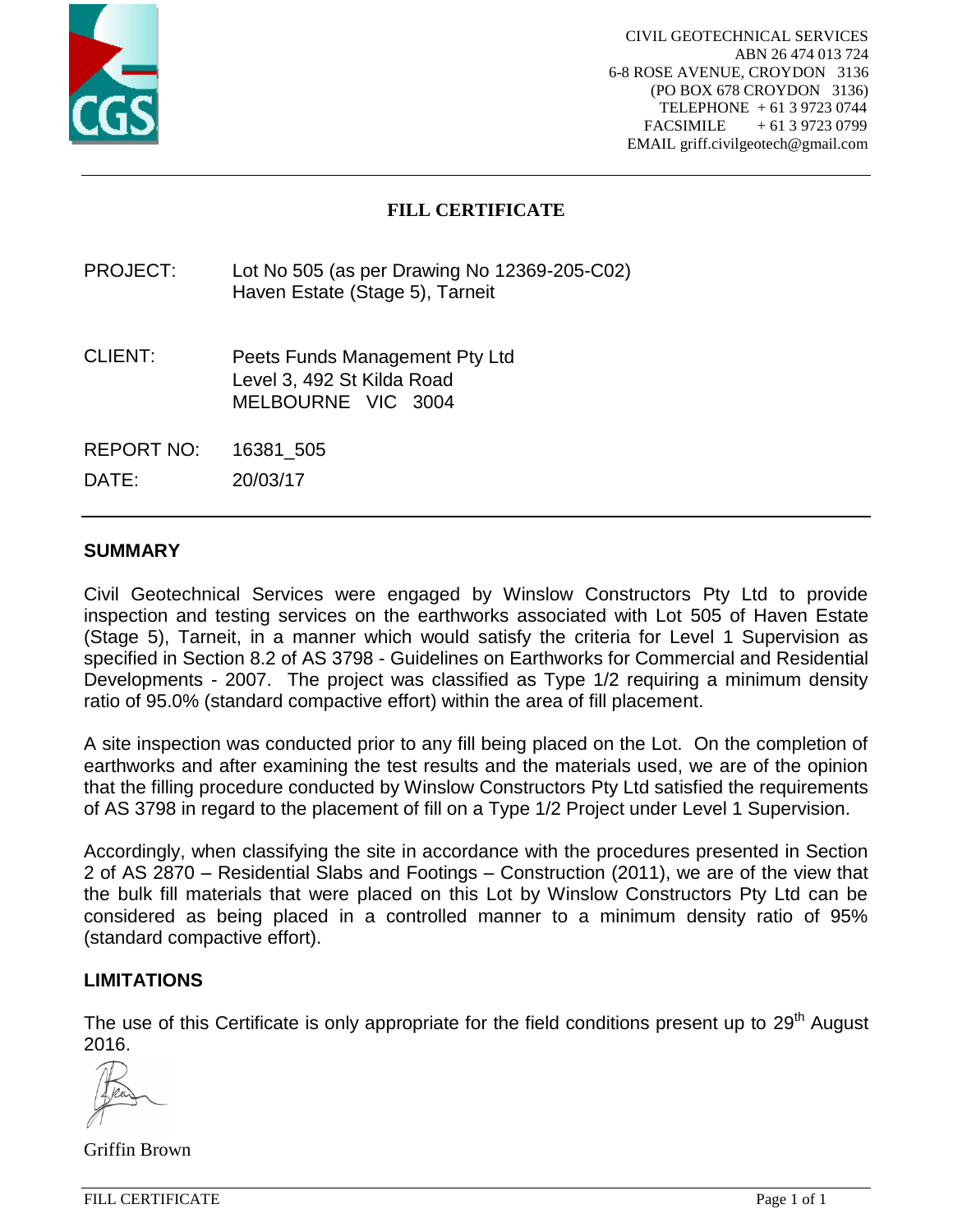

# **FILL CERTIFICATE**

PROJECT: Lot No 506 (as per Drawing No 12369-205-C02) Haven Estate (Stage 5), Tarneit

- CLIENT: Peets Funds Management Pty Ltd Level 3, 492 St Kilda Road MELBOURNE VIC 3004
- REPORT NO: 16381\_506

DATE: 20/03/17

### **SUMMARY**

Civil Geotechnical Services were engaged by Winslow Constructors Pty Ltd to provide inspection and testing services on the earthworks associated with Lot 506 of Haven Estate (Stage 5), Tarneit, in a manner which would satisfy the criteria for Level 1 Supervision as specified in Section 8.2 of AS 3798 - Guidelines on Earthworks for Commercial and Residential Developments - 2007. The project was classified as Type 1/2 requiring a minimum density ratio of 95.0% (standard compactive effort) within the area of fill placement.

A site inspection was conducted prior to any fill being placed on the Lot. On the completion of earthworks and after examining the test results and the materials used, we are of the opinion that the filling procedure conducted by Winslow Constructors Pty Ltd satisfied the requirements of AS 3798 in regard to the placement of fill on a Type 1/2 Project under Level 1 Supervision.

Accordingly, when classifying the site in accordance with the procedures presented in Section 2 of AS 2870 – Residential Slabs and Footings – Construction (2011), we are of the view that the bulk fill materials that were placed on this Lot by Winslow Constructors Pty Ltd can be considered as being placed in a controlled manner to a minimum density ratio of 95% (standard compactive effort).

### **LIMITATIONS**

The use of this Certificate is only appropriate for the field conditions present up to 29<sup>th</sup> August 2016.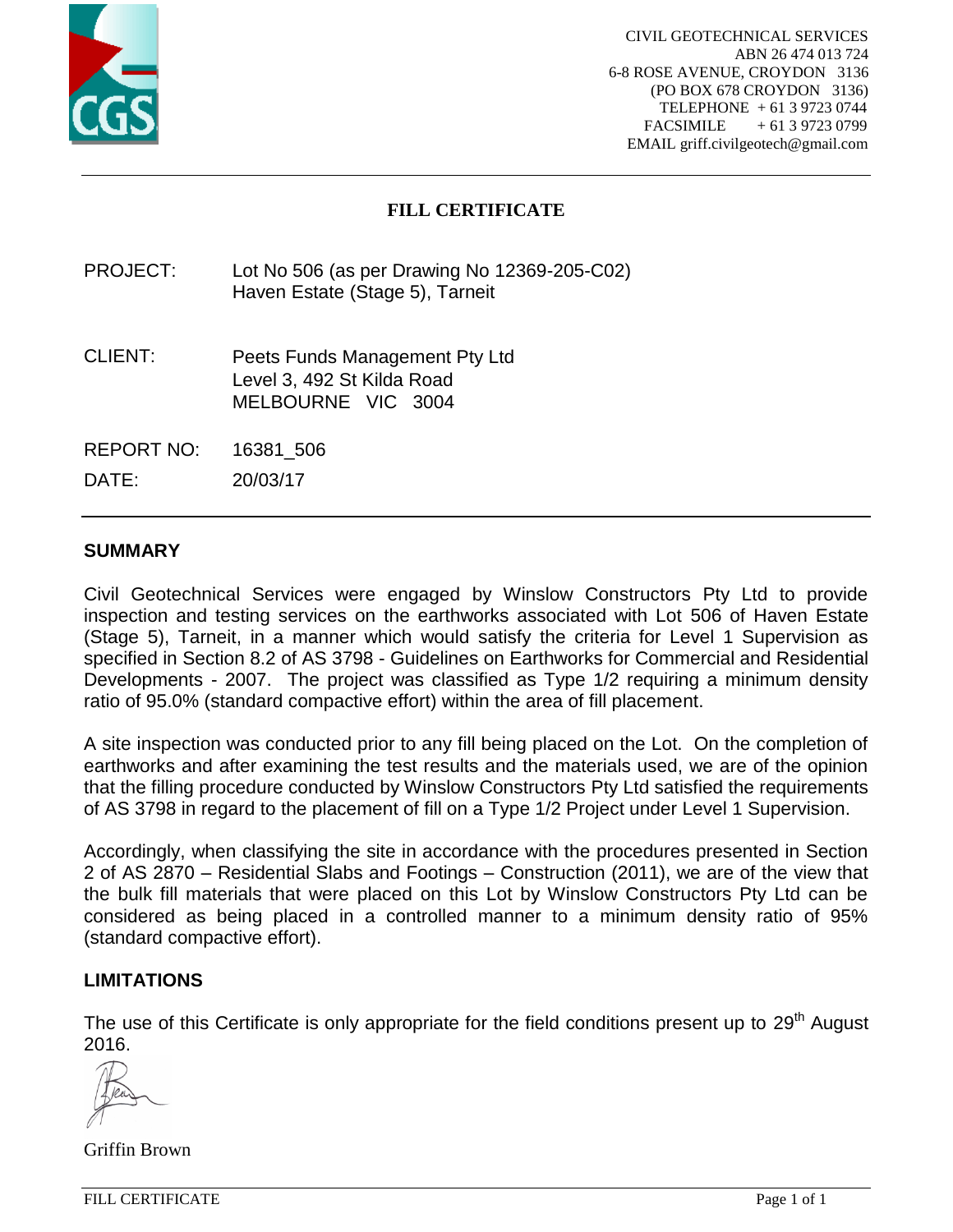

# **FILL CERTIFICATE**

PROJECT: Lot No 507 (as per Drawing No 12369-205-C02) Haven Estate (Stage 5), Tarneit

- CLIENT: Peets Funds Management Pty Ltd Level 3, 492 St Kilda Road MELBOURNE VIC 3004
- REPORT NO: 16381\_507

DATE: 20/03/17

## **SUMMARY**

Civil Geotechnical Services were engaged by Winslow Constructors Pty Ltd to provide inspection and testing services on the earthworks associated with Lot 507 of Haven Estate (Stage 5), Tarneit, in a manner which would satisfy the criteria for Level 1 Supervision as specified in Section 8.2 of AS 3798 - Guidelines on Earthworks for Commercial and Residential Developments - 2007. The project was classified as Type 1/2 requiring a minimum density ratio of 95.0% (standard compactive effort) within the area of fill placement.

A site inspection was conducted prior to any fill being placed on the Lot. On the completion of earthworks and after examining the test results and the materials used, we are of the opinion that the filling procedure conducted by Winslow Constructors Pty Ltd satisfied the requirements of AS 3798 in regard to the placement of fill on a Type 1/2 Project under Level 1 Supervision.

Accordingly, when classifying the site in accordance with the procedures presented in Section 2 of AS 2870 – Residential Slabs and Footings – Construction (2011), we are of the view that the bulk fill materials that were placed on this Lot by Winslow Constructors Pty Ltd can be considered as being placed in a controlled manner to a minimum density ratio of 95% (standard compactive effort).

### **LIMITATIONS**

The use of this Certificate is only appropriate for the field conditions present up to 29<sup>th</sup> August 2016.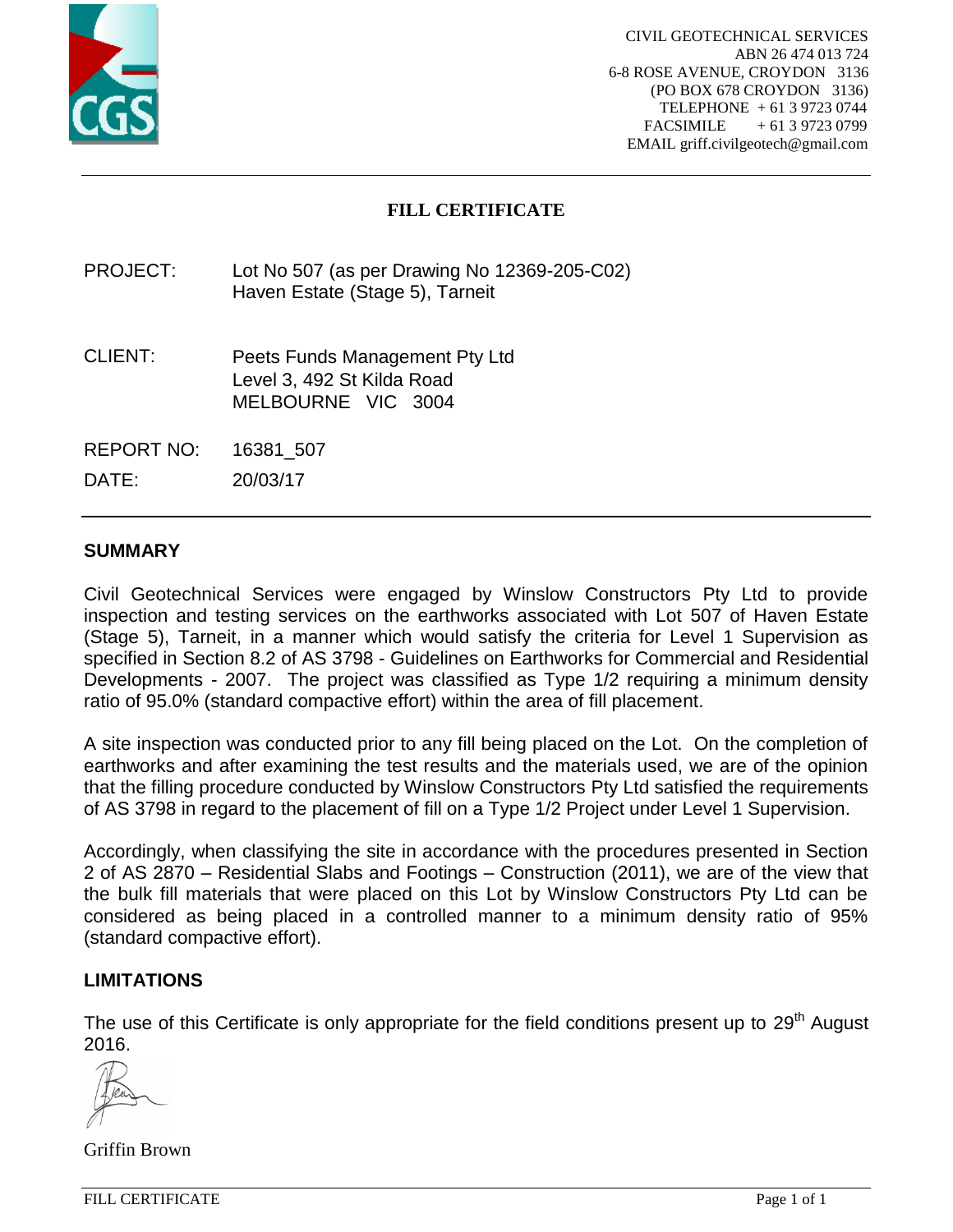

# **FILL CERTIFICATE**

PROJECT: Lot No 508 (as per Drawing No 12369-205-C02) Haven Estate (Stage 5), Tarneit

- CLIENT: Peets Funds Management Pty Ltd Level 3, 492 St Kilda Road MELBOURNE VIC 3004
- REPORT NO: 16381\_508

DATE: 20/03/17

### **SUMMARY**

Civil Geotechnical Services were engaged by Winslow Constructors Pty Ltd to provide inspection and testing services on the earthworks associated with Lot 508 of Haven Estate (Stage 5), Tarneit, in a manner which would satisfy the criteria for Level 1 Supervision as specified in Section 8.2 of AS 3798 - Guidelines on Earthworks for Commercial and Residential Developments - 2007. The project was classified as Type 1/2 requiring a minimum density ratio of 95.0% (standard compactive effort) within the area of fill placement.

A site inspection was conducted prior to any fill being placed on the Lot. On the completion of earthworks and after examining the test results and the materials used, we are of the opinion that the filling procedure conducted by Winslow Constructors Pty Ltd satisfied the requirements of AS 3798 in regard to the placement of fill on a Type 1/2 Project under Level 1 Supervision.

Accordingly, when classifying the site in accordance with the procedures presented in Section 2 of AS 2870 – Residential Slabs and Footings – Construction (2011), we are of the view that the bulk fill materials that were placed on this Lot by Winslow Constructors Pty Ltd can be considered as being placed in a controlled manner to a minimum density ratio of 95% (standard compactive effort).

### **LIMITATIONS**

The use of this Certificate is only appropriate for the field conditions present up to 29<sup>th</sup> August 2016.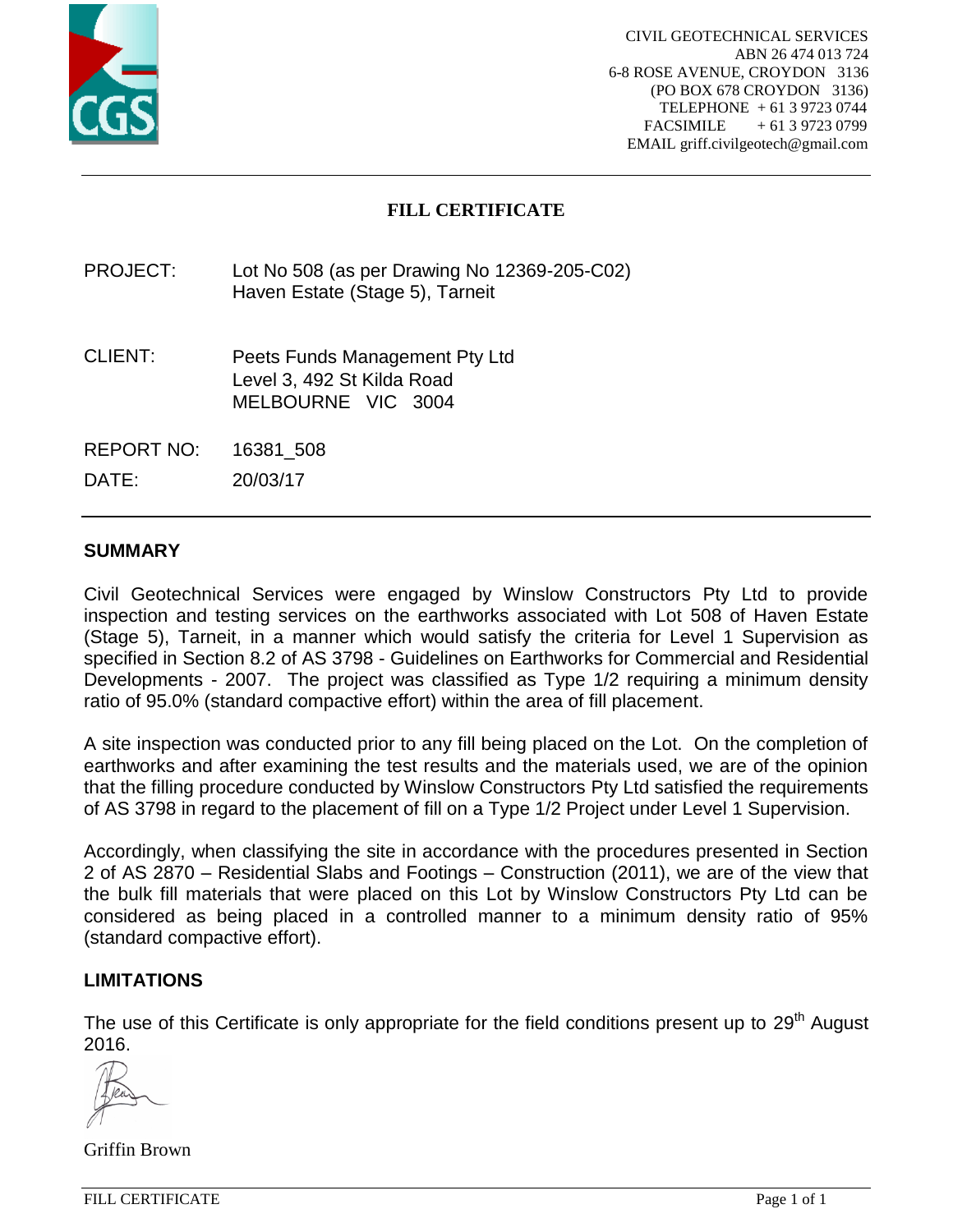

# **FILL CERTIFICATE**

PROJECT: Lot No 509 (as per Drawing No 12369-205-C02) Haven Estate (Stage 5), Tarneit

- CLIENT: Peets Funds Management Pty Ltd Level 3, 492 St Kilda Road MELBOURNE VIC 3004
- REPORT NO: 16381\_509

DATE: 20/03/17

### **SUMMARY**

Civil Geotechnical Services were engaged by Winslow Constructors Pty Ltd to provide inspection and testing services on the earthworks associated with Lot 509 of Haven Estate (Stage 5), Tarneit, in a manner which would satisfy the criteria for Level 1 Supervision as specified in Section 8.2 of AS 3798 - Guidelines on Earthworks for Commercial and Residential Developments - 2007. The project was classified as Type 1/2 requiring a minimum density ratio of 95.0% (standard compactive effort) within the area of fill placement.

A site inspection was conducted prior to any fill being placed on the Lot. On the completion of earthworks and after examining the test results and the materials used, we are of the opinion that the filling procedure conducted by Winslow Constructors Pty Ltd satisfied the requirements of AS 3798 in regard to the placement of fill on a Type 1/2 Project under Level 1 Supervision.

Accordingly, when classifying the site in accordance with the procedures presented in Section 2 of AS 2870 – Residential Slabs and Footings – Construction (2011), we are of the view that the bulk fill materials that were placed on this Lot by Winslow Constructors Pty Ltd can be considered as being placed in a controlled manner to a minimum density ratio of 95% (standard compactive effort).

### **LIMITATIONS**

The use of this Certificate is only appropriate for the field conditions present up to 29<sup>th</sup> August 2016.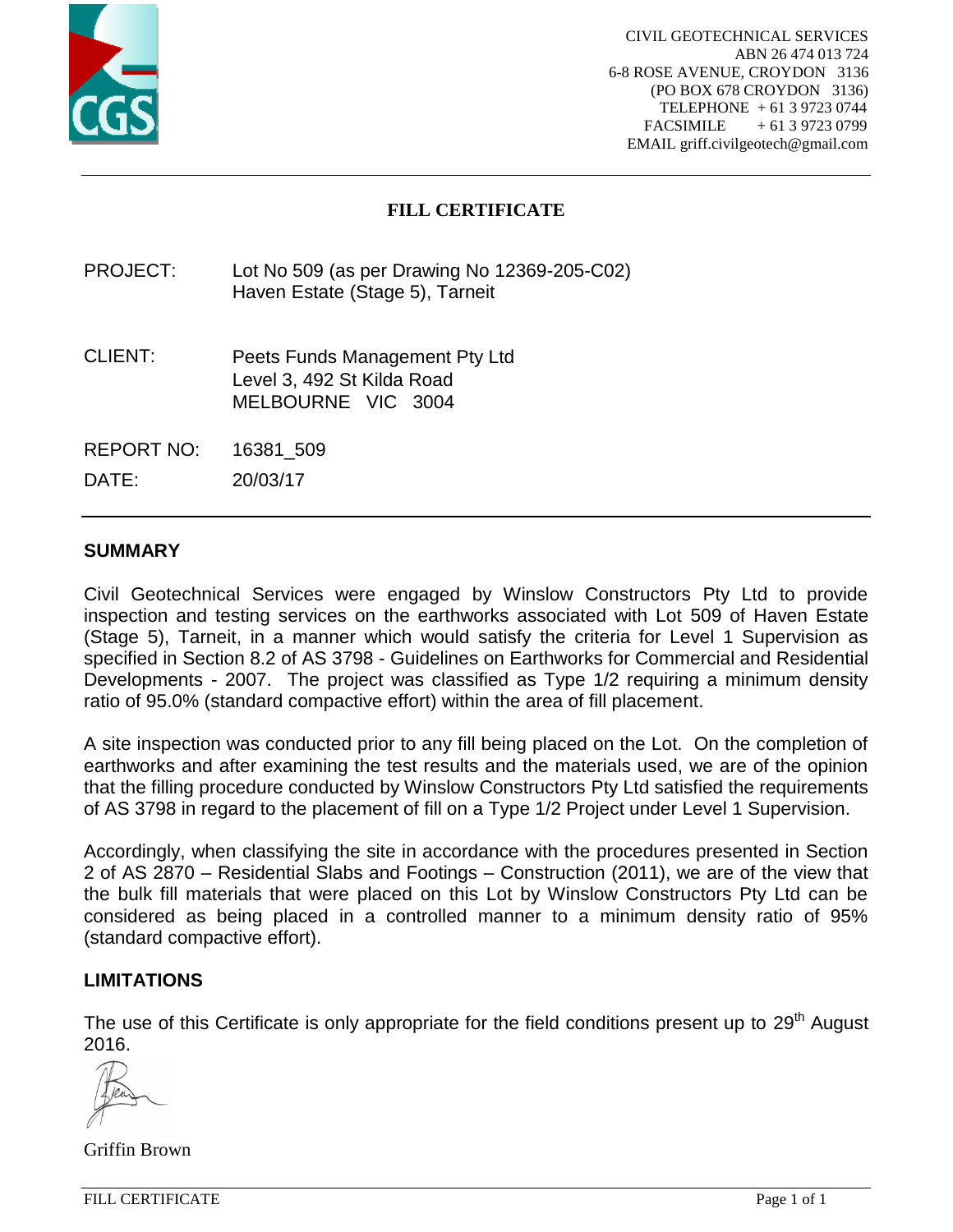

# **FILL CERTIFICATE**

PROJECT: Lot No 510 (as per Drawing No 12369-205-C02) Haven Estate (Stage 5), Tarneit

- CLIENT: Peets Funds Management Pty Ltd Level 3, 492 St Kilda Road MELBOURNE VIC 3004
- REPORT NO: 16381\_510

DATE: 20/03/17

## **SUMMARY**

Civil Geotechnical Services were engaged by Winslow Constructors Pty Ltd to provide inspection and testing services on the earthworks associated with Lot 510 of Haven Estate (Stage 5), Tarneit, in a manner which would satisfy the criteria for Level 1 Supervision as specified in Section 8.2 of AS 3798 - Guidelines on Earthworks for Commercial and Residential Developments - 2007. The project was classified as Type 1/2 requiring a minimum density ratio of 95.0% (standard compactive effort) within the area of fill placement.

A site inspection was conducted prior to any fill being placed on the Lot. On the completion of earthworks and after examining the test results and the materials used, we are of the opinion that the filling procedure conducted by Winslow Constructors Pty Ltd satisfied the requirements of AS 3798 in regard to the placement of fill on a Type 1/2 Project under Level 1 Supervision.

Accordingly, when classifying the site in accordance with the procedures presented in Section 2 of AS 2870 – Residential Slabs and Footings – Construction (2011), we are of the view that the bulk fill materials that were placed on this Lot by Winslow Constructors Pty Ltd can be considered as being placed in a controlled manner to a minimum density ratio of 95% (standard compactive effort).

### **LIMITATIONS**

The use of this Certificate is only appropriate for the field conditions present up to 29<sup>th</sup> August 2016.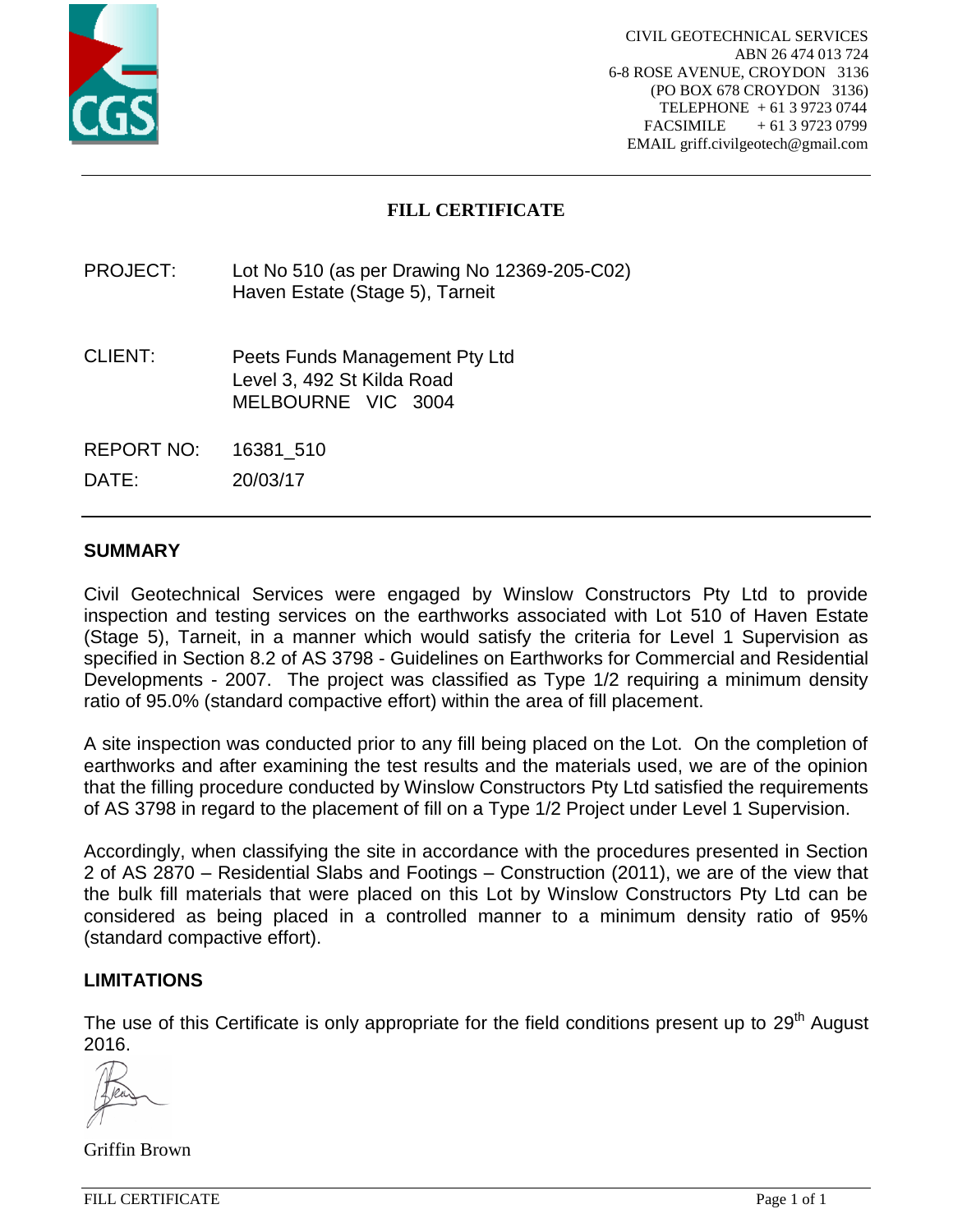

# **FILL CERTIFICATE**

PROJECT: Lot No 511 (as per Drawing No 12369-205-C02) Haven Estate (Stage 5), Tarneit

- CLIENT: Peets Funds Management Pty Ltd Level 3, 492 St Kilda Road MELBOURNE VIC 3004
- REPORT NO: 16381\_511

DATE: 20/03/17

## **SUMMARY**

Civil Geotechnical Services were engaged by Winslow Constructors Pty Ltd to provide inspection and testing services on the earthworks associated with Lot 511 of Haven Estate (Stage 5), Tarneit, in a manner which would satisfy the criteria for Level 1 Supervision as specified in Section 8.2 of AS 3798 - Guidelines on Earthworks for Commercial and Residential Developments - 2007. The project was classified as Type 1/2 requiring a minimum density ratio of 95.0% (standard compactive effort) within the area of fill placement.

A site inspection was conducted prior to any fill being placed on the Lot. On the completion of earthworks and after examining the test results and the materials used, we are of the opinion that the filling procedure conducted by Winslow Constructors Pty Ltd satisfied the requirements of AS 3798 in regard to the placement of fill on a Type 1/2 Project under Level 1 Supervision.

Accordingly, when classifying the site in accordance with the procedures presented in Section 2 of AS 2870 – Residential Slabs and Footings – Construction (2011), we are of the view that the bulk fill materials that were placed on this Lot by Winslow Constructors Pty Ltd can be considered as being placed in a controlled manner to a minimum density ratio of 95% (standard compactive effort).

### **LIMITATIONS**

The use of this Certificate is only appropriate for the field conditions present up to 29<sup>th</sup> August 2016.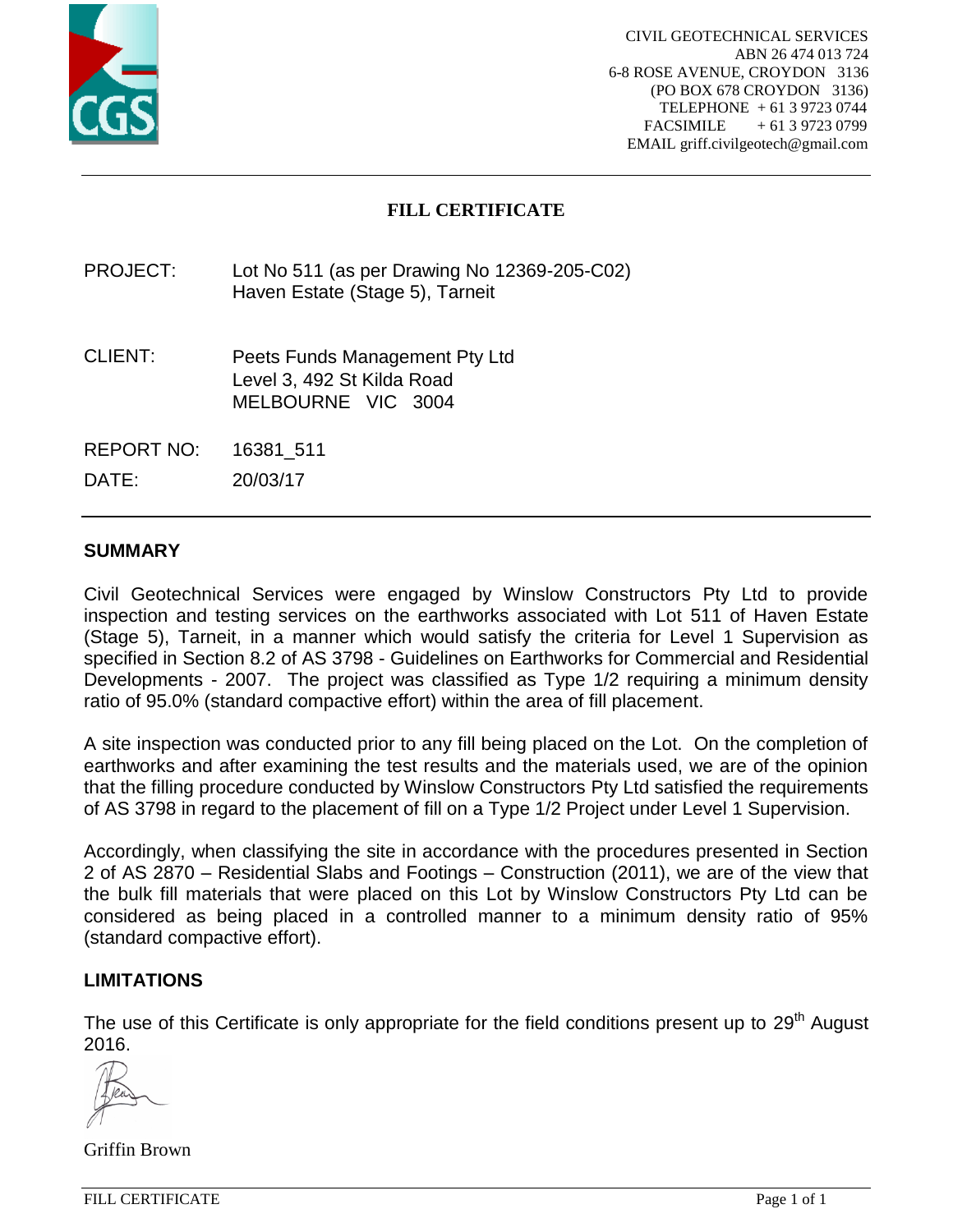

# **FILL CERTIFICATE**

PROJECT: Lot No 512 (as per Drawing No 12369-205-C02) Haven Estate (Stage 5), Tarneit

- CLIENT: Peets Funds Management Pty Ltd Level 3, 492 St Kilda Road MELBOURNE VIC 3004
- REPORT NO: 16381\_512

DATE: 20/03/17

## **SUMMARY**

Civil Geotechnical Services were engaged by Winslow Constructors Pty Ltd to provide inspection and testing services on the earthworks associated with Lot 512 of Haven Estate (Stage 5), Tarneit, in a manner which would satisfy the criteria for Level 1 Supervision as specified in Section 8.2 of AS 3798 - Guidelines on Earthworks for Commercial and Residential Developments - 2007. The project was classified as Type 1/2 requiring a minimum density ratio of 95.0% (standard compactive effort) within the area of fill placement.

A site inspection was conducted prior to any fill being placed on the Lot. On the completion of earthworks and after examining the test results and the materials used, we are of the opinion that the filling procedure conducted by Winslow Constructors Pty Ltd satisfied the requirements of AS 3798 in regard to the placement of fill on a Type 1/2 Project under Level 1 Supervision.

Accordingly, when classifying the site in accordance with the procedures presented in Section 2 of AS 2870 – Residential Slabs and Footings – Construction (2011), we are of the view that the bulk fill materials that were placed on this Lot by Winslow Constructors Pty Ltd can be considered as being placed in a controlled manner to a minimum density ratio of 95% (standard compactive effort).

### **LIMITATIONS**

The use of this Certificate is only appropriate for the field conditions present up to 29<sup>th</sup> August 2016.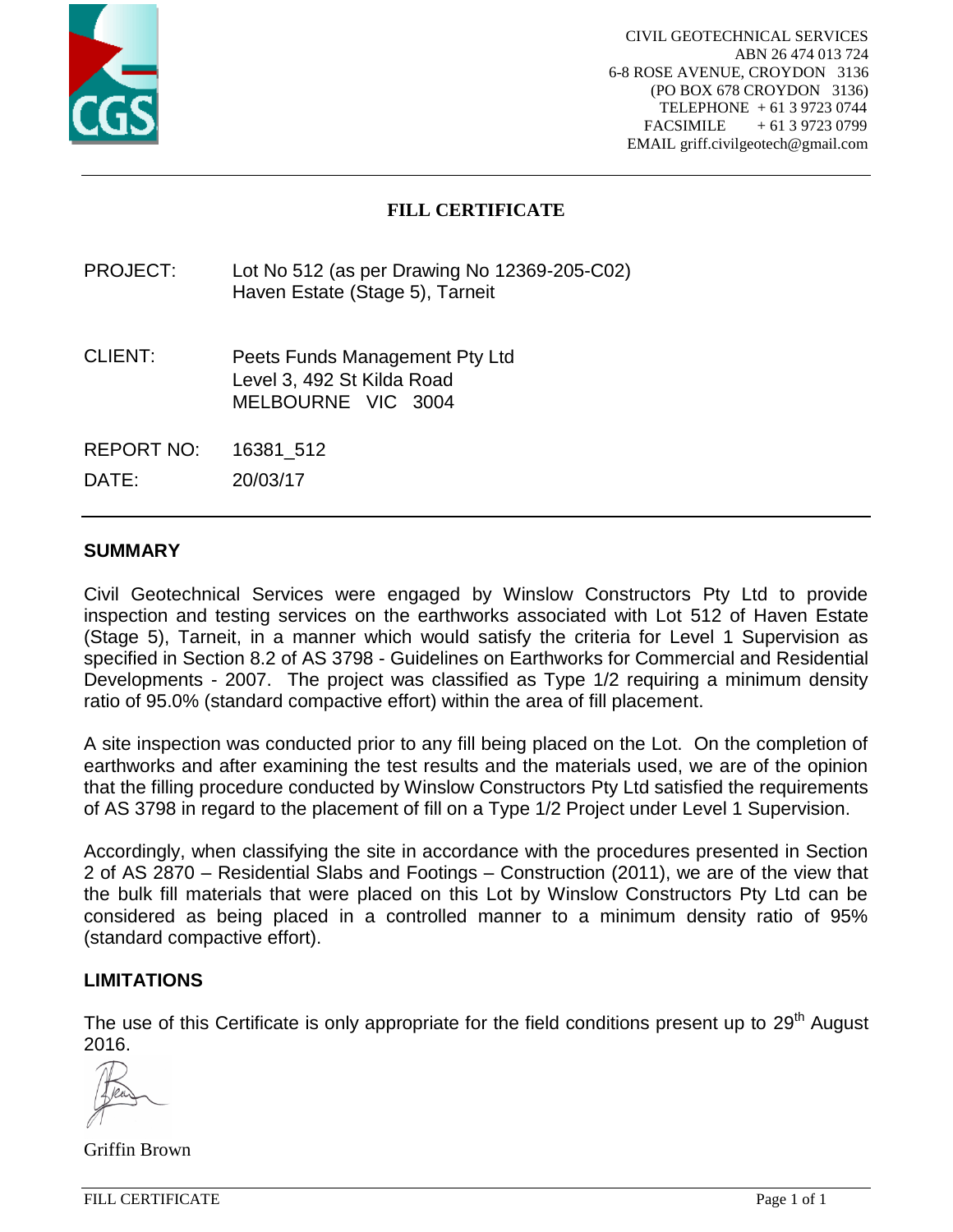

# **FILL CERTIFICATE**

PROJECT: Lot No 513 (as per Drawing No 12369-205-C02) Haven Estate (Stage 5), Tarneit

- CLIENT: Peets Funds Management Pty Ltd Level 3, 492 St Kilda Road MELBOURNE VIC 3004
- REPORT NO: 16381\_513

DATE: 20/03/17

## **SUMMARY**

Civil Geotechnical Services were engaged by Winslow Constructors Pty Ltd to provide inspection and testing services on the earthworks associated with Lot 513 of Haven Estate (Stage 5), Tarneit, in a manner which would satisfy the criteria for Level 1 Supervision as specified in Section 8.2 of AS 3798 - Guidelines on Earthworks for Commercial and Residential Developments - 2007. The project was classified as Type 1/2 requiring a minimum density ratio of 95.0% (standard compactive effort) within the area of fill placement.

A site inspection was conducted prior to any fill being placed on the Lot. On the completion of earthworks and after examining the test results and the materials used, we are of the opinion that the filling procedure conducted by Winslow Constructors Pty Ltd satisfied the requirements of AS 3798 in regard to the placement of fill on a Type 1/2 Project under Level 1 Supervision.

Accordingly, when classifying the site in accordance with the procedures presented in Section 2 of AS 2870 – Residential Slabs and Footings – Construction (2011), we are of the view that the bulk fill materials that were placed on this Lot by Winslow Constructors Pty Ltd can be considered as being placed in a controlled manner to a minimum density ratio of 95% (standard compactive effort).

### **LIMITATIONS**

The use of this Certificate is only appropriate for the field conditions present up to 29<sup>th</sup> August 2016.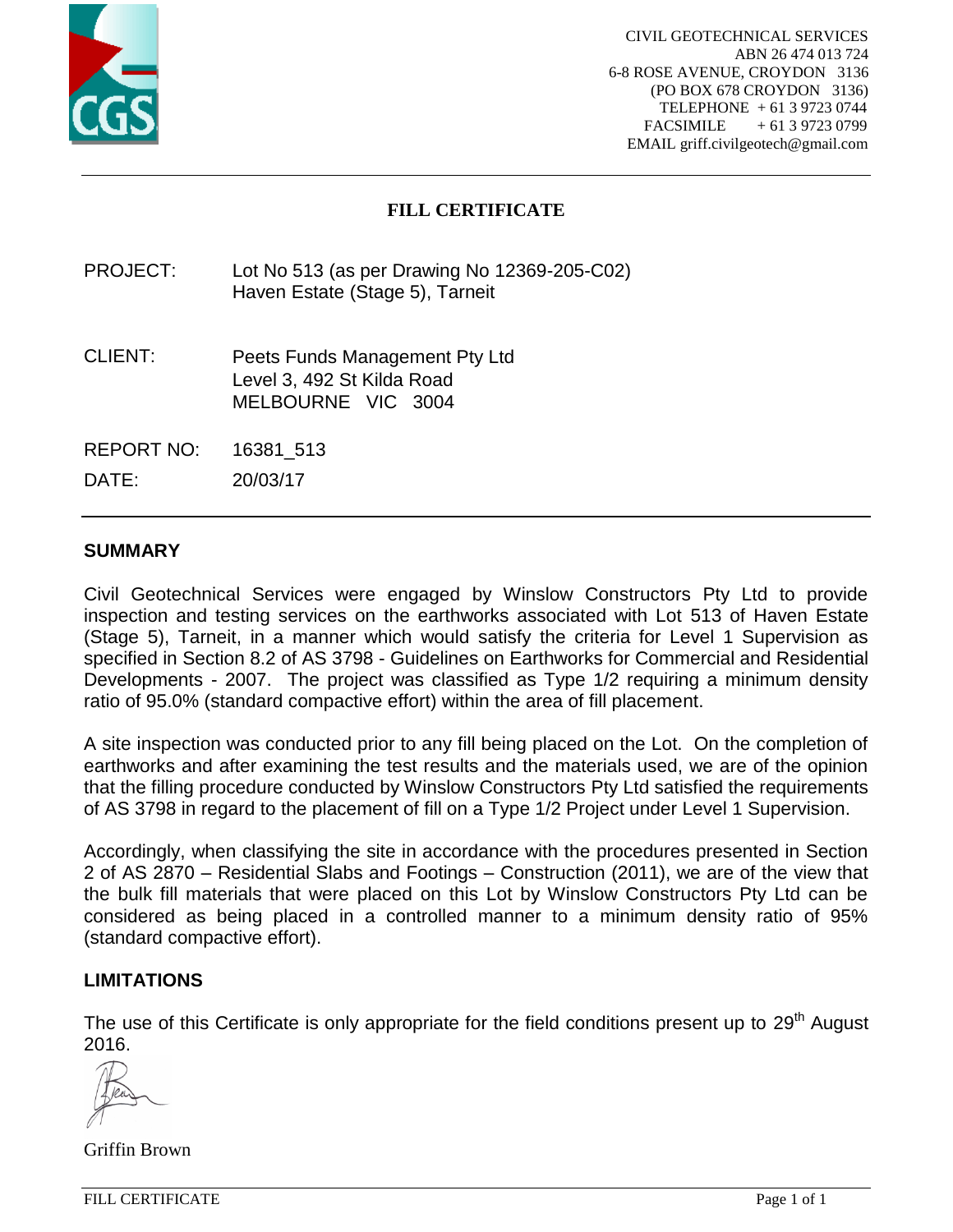

# **FILL CERTIFICATE**

PROJECT: Lot No 514 (as per Drawing No 12369-205-C02) Haven Estate (Stage 5), Tarneit

- CLIENT: Peets Funds Management Pty Ltd Level 3, 492 St Kilda Road MELBOURNE VIC 3004
- REPORT NO: 16381\_514

DATE: 20/03/17

### **SUMMARY**

Civil Geotechnical Services were engaged by Winslow Constructors Pty Ltd to provide inspection and testing services on the earthworks associated with Lot 514 of Haven Estate (Stage 5), Tarneit, in a manner which would satisfy the criteria for Level 1 Supervision as specified in Section 8.2 of AS 3798 - Guidelines on Earthworks for Commercial and Residential Developments - 2007. The project was classified as Type 1/2 requiring a minimum density ratio of 95.0% (standard compactive effort) within the area of fill placement.

A site inspection was conducted prior to any fill being placed on the Lot. On the completion of earthworks and after examining the test results and the materials used, we are of the opinion that the filling procedure conducted by Winslow Constructors Pty Ltd satisfied the requirements of AS 3798 in regard to the placement of fill on a Type 1/2 Project under Level 1 Supervision.

Accordingly, when classifying the site in accordance with the procedures presented in Section 2 of AS 2870 – Residential Slabs and Footings – Construction (2011), we are of the view that the bulk fill materials that were placed on this Lot by Winslow Constructors Pty Ltd can be considered as being placed in a controlled manner to a minimum density ratio of 95% (standard compactive effort).

### **LIMITATIONS**

The use of this Certificate is only appropriate for the field conditions present up to 29<sup>th</sup> August 2016.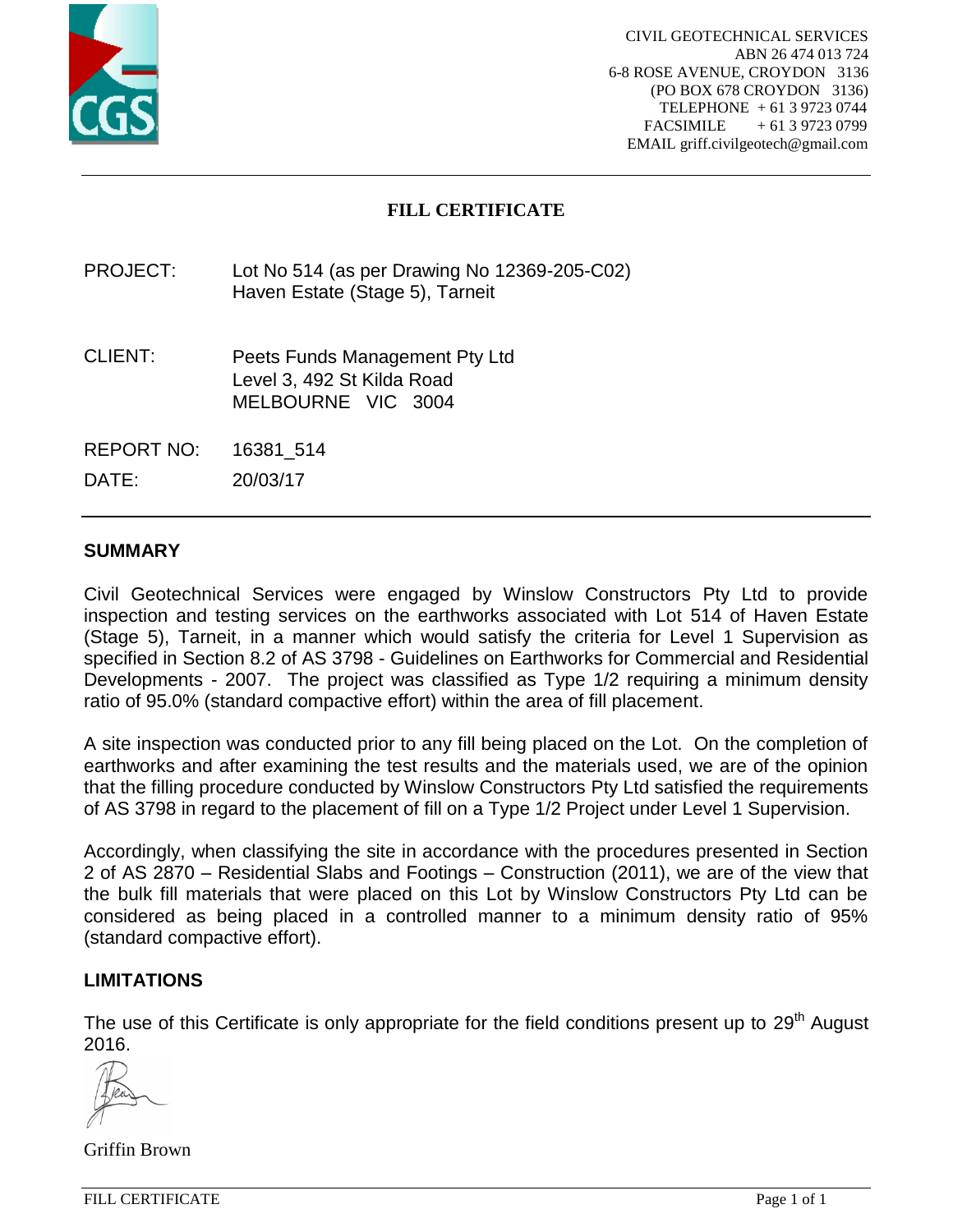

# **FILL CERTIFICATE**

PROJECT: Lot No 515 (as per Drawing No 12369-205-C02) Haven Estate (Stage 5), Tarneit

- CLIENT: Peets Funds Management Pty Ltd Level 3, 492 St Kilda Road MELBOURNE VIC 3004
- REPORT NO: 16381\_515

DATE: 20/03/17

## **SUMMARY**

Civil Geotechnical Services were engaged by Winslow Constructors Pty Ltd to provide inspection and testing services on the earthworks associated with Lot 515 of Haven Estate (Stage 5), Tarneit, in a manner which would satisfy the criteria for Level 1 Supervision as specified in Section 8.2 of AS 3798 - Guidelines on Earthworks for Commercial and Residential Developments - 2007. The project was classified as Type 1/2 requiring a minimum density ratio of 95.0% (standard compactive effort) within the area of fill placement.

A site inspection was conducted prior to any fill being placed on the Lot. On the completion of earthworks and after examining the test results and the materials used, we are of the opinion that the filling procedure conducted by Winslow Constructors Pty Ltd satisfied the requirements of AS 3798 in regard to the placement of fill on a Type 1/2 Project under Level 1 Supervision.

Accordingly, when classifying the site in accordance with the procedures presented in Section 2 of AS 2870 – Residential Slabs and Footings – Construction (2011), we are of the view that the bulk fill materials that were placed on this Lot by Winslow Constructors Pty Ltd can be considered as being placed in a controlled manner to a minimum density ratio of 95% (standard compactive effort).

### **LIMITATIONS**

The use of this Certificate is only appropriate for the field conditions present up to 29<sup>th</sup> August 2016.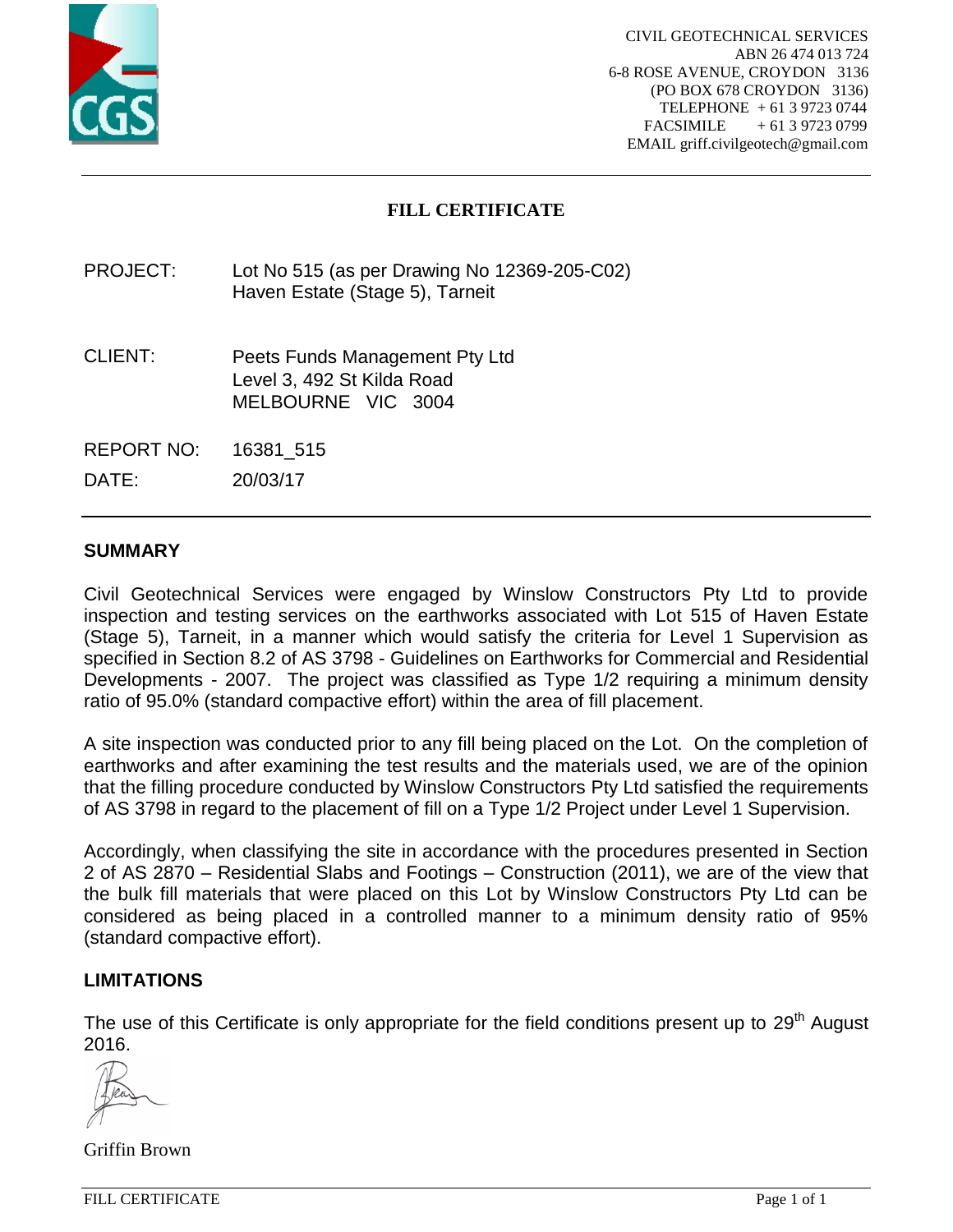

# **FILL CERTIFICATE**

PROJECT: Lot No 516 (as per Drawing No 12369-205-C02) Haven Estate (Stage 5), Tarneit

- CLIENT: Peets Funds Management Pty Ltd Level 3, 492 St Kilda Road MELBOURNE VIC 3004
- REPORT NO: 16381\_516

DATE: 20/03/17

## **SUMMARY**

Civil Geotechnical Services were engaged by Winslow Constructors Pty Ltd to provide inspection and testing services on the earthworks associated with Lot 516 of Haven Estate (Stage 5), Tarneit, in a manner which would satisfy the criteria for Level 1 Supervision as specified in Section 8.2 of AS 3798 - Guidelines on Earthworks for Commercial and Residential Developments - 2007. The project was classified as Type 1/2 requiring a minimum density ratio of 95.0% (standard compactive effort) within the area of fill placement.

A site inspection was conducted prior to any fill being placed on the Lot. On the completion of earthworks and after examining the test results and the materials used, we are of the opinion that the filling procedure conducted by Winslow Constructors Pty Ltd satisfied the requirements of AS 3798 in regard to the placement of fill on a Type 1/2 Project under Level 1 Supervision.

Accordingly, when classifying the site in accordance with the procedures presented in Section 2 of AS 2870 – Residential Slabs and Footings – Construction (2011), we are of the view that the bulk fill materials that were placed on this Lot by Winslow Constructors Pty Ltd can be considered as being placed in a controlled manner to a minimum density ratio of 95% (standard compactive effort).

### **LIMITATIONS**

The use of this Certificate is only appropriate for the field conditions present up to 29<sup>th</sup> August 2016.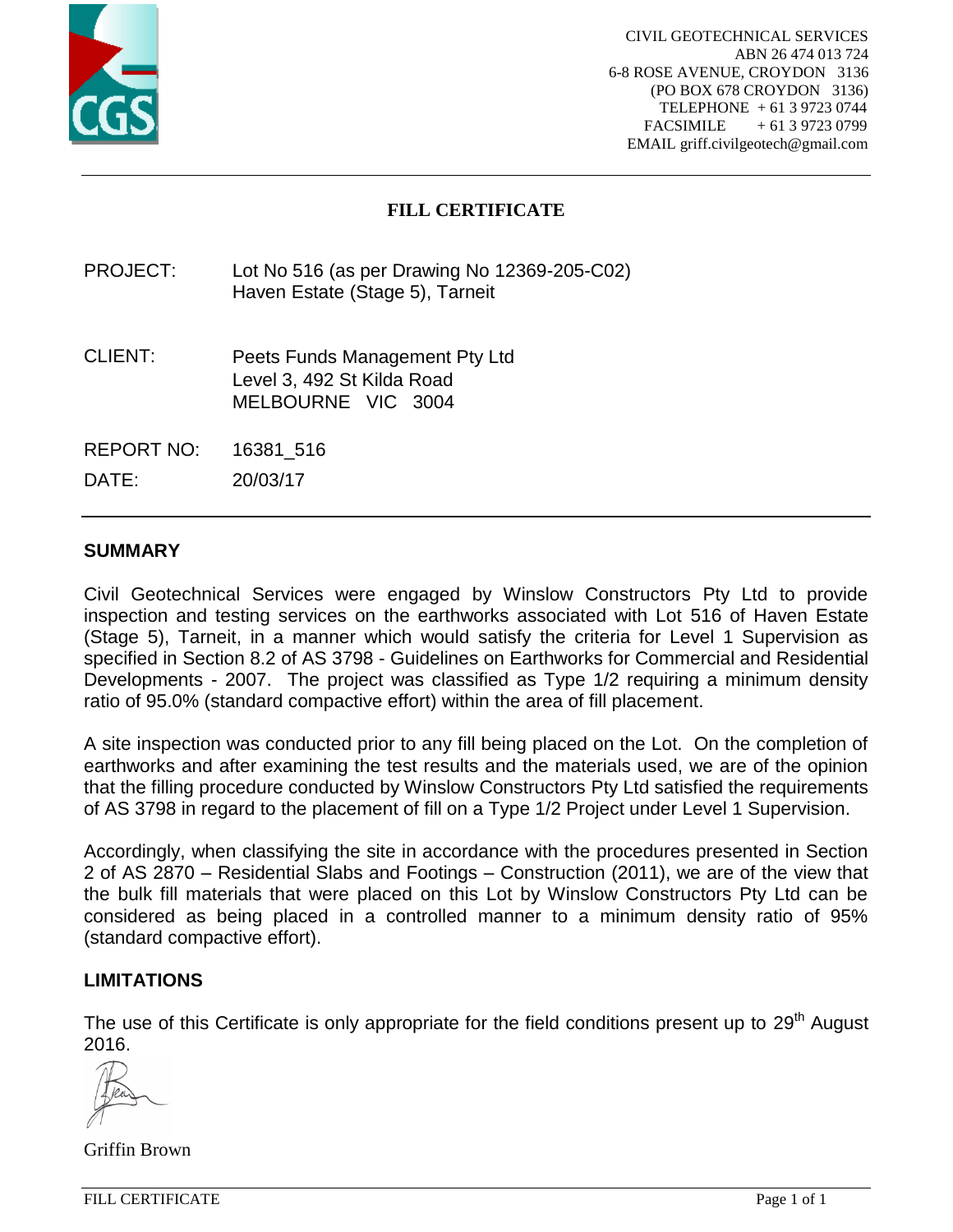

# **FILL CERTIFICATE**

PROJECT: Lot No 517 (as per Drawing No 12369-205-C02) Haven Estate (Stage 5), Tarneit

- CLIENT: Peets Funds Management Pty Ltd Level 3, 492 St Kilda Road MELBOURNE VIC 3004
- REPORT NO: 16381\_517

DATE: 20/03/17

## **SUMMARY**

Civil Geotechnical Services were engaged by Winslow Constructors Pty Ltd to provide inspection and testing services on the earthworks associated with Lot 517 of Haven Estate (Stage 5), Tarneit, in a manner which would satisfy the criteria for Level 1 Supervision as specified in Section 8.2 of AS 3798 - Guidelines on Earthworks for Commercial and Residential Developments - 2007. The project was classified as Type 1/2 requiring a minimum density ratio of 95.0% (standard compactive effort) within the area of fill placement.

A site inspection was conducted prior to any fill being placed on the Lot. On the completion of earthworks and after examining the test results and the materials used, we are of the opinion that the filling procedure conducted by Winslow Constructors Pty Ltd satisfied the requirements of AS 3798 in regard to the placement of fill on a Type 1/2 Project under Level 1 Supervision.

Accordingly, when classifying the site in accordance with the procedures presented in Section 2 of AS 2870 – Residential Slabs and Footings – Construction (2011), we are of the view that the bulk fill materials that were placed on this Lot by Winslow Constructors Pty Ltd can be considered as being placed in a controlled manner to a minimum density ratio of 95% (standard compactive effort).

### **LIMITATIONS**

The use of this Certificate is only appropriate for the field conditions present up to 29<sup>th</sup> August 2016.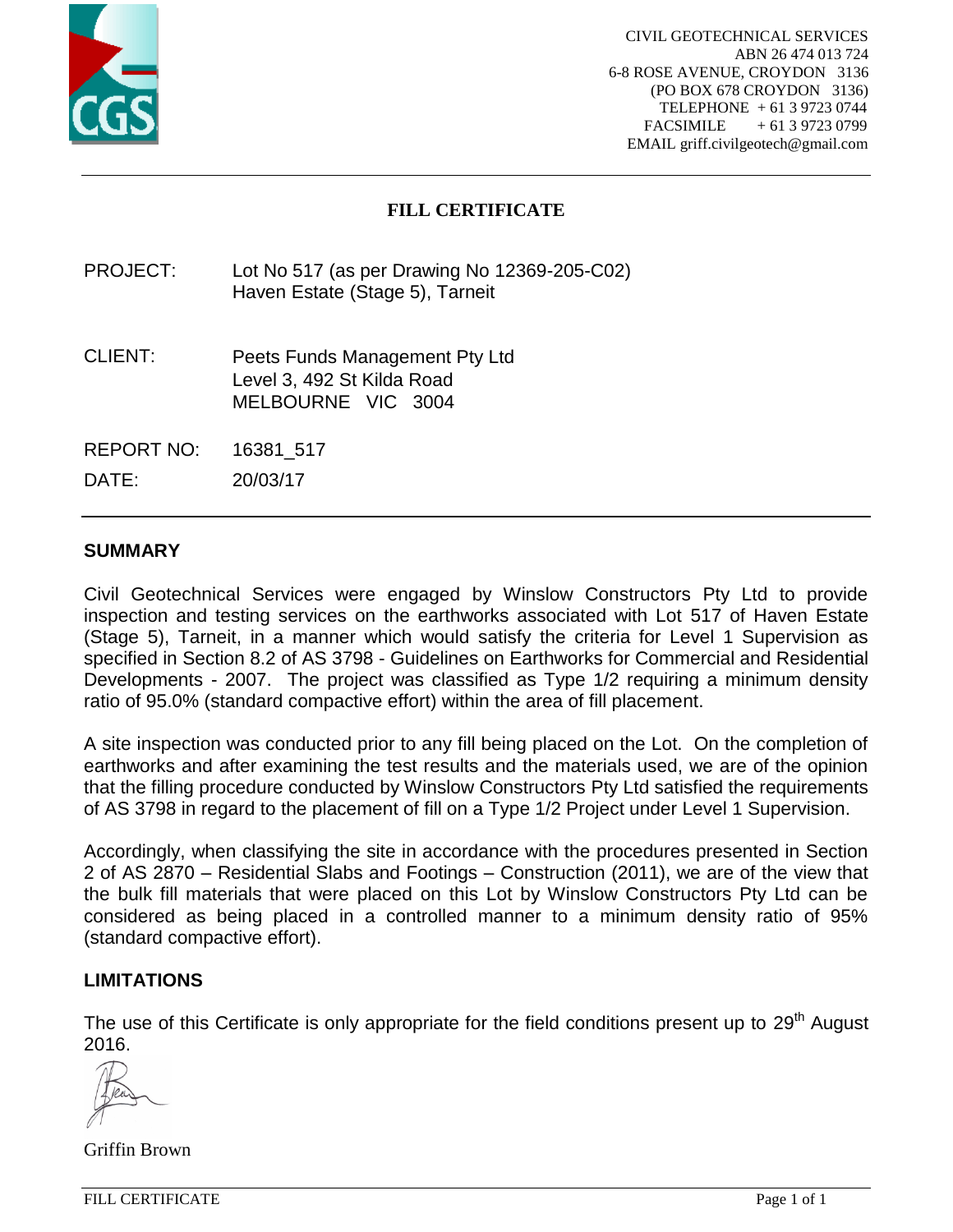

# **FILL CERTIFICATE**

PROJECT: Lot No 518 (as per Drawing No 12369-205-C02) Haven Estate (Stage 5), Tarneit

- CLIENT: Peets Funds Management Pty Ltd Level 3, 492 St Kilda Road MELBOURNE VIC 3004
- REPORT NO: 16381\_518

DATE: 20/03/17

## **SUMMARY**

Civil Geotechnical Services were engaged by Winslow Constructors Pty Ltd to provide inspection and testing services on the earthworks associated with Lot 518 of Haven Estate (Stage 5), Tarneit, in a manner which would satisfy the criteria for Level 1 Supervision as specified in Section 8.2 of AS 3798 - Guidelines on Earthworks for Commercial and Residential Developments - 2007. The project was classified as Type 1/2 requiring a minimum density ratio of 95.0% (standard compactive effort) within the area of fill placement.

A site inspection was conducted prior to any fill being placed on the Lot. On the completion of earthworks and after examining the test results and the materials used, we are of the opinion that the filling procedure conducted by Winslow Constructors Pty Ltd satisfied the requirements of AS 3798 in regard to the placement of fill on a Type 1/2 Project under Level 1 Supervision.

Accordingly, when classifying the site in accordance with the procedures presented in Section 2 of AS 2870 – Residential Slabs and Footings – Construction (2011), we are of the view that the bulk fill materials that were placed on this Lot by Winslow Constructors Pty Ltd can be considered as being placed in a controlled manner to a minimum density ratio of 95% (standard compactive effort).

### **LIMITATIONS**

The use of this Certificate is only appropriate for the field conditions present up to 29<sup>th</sup> August 2016.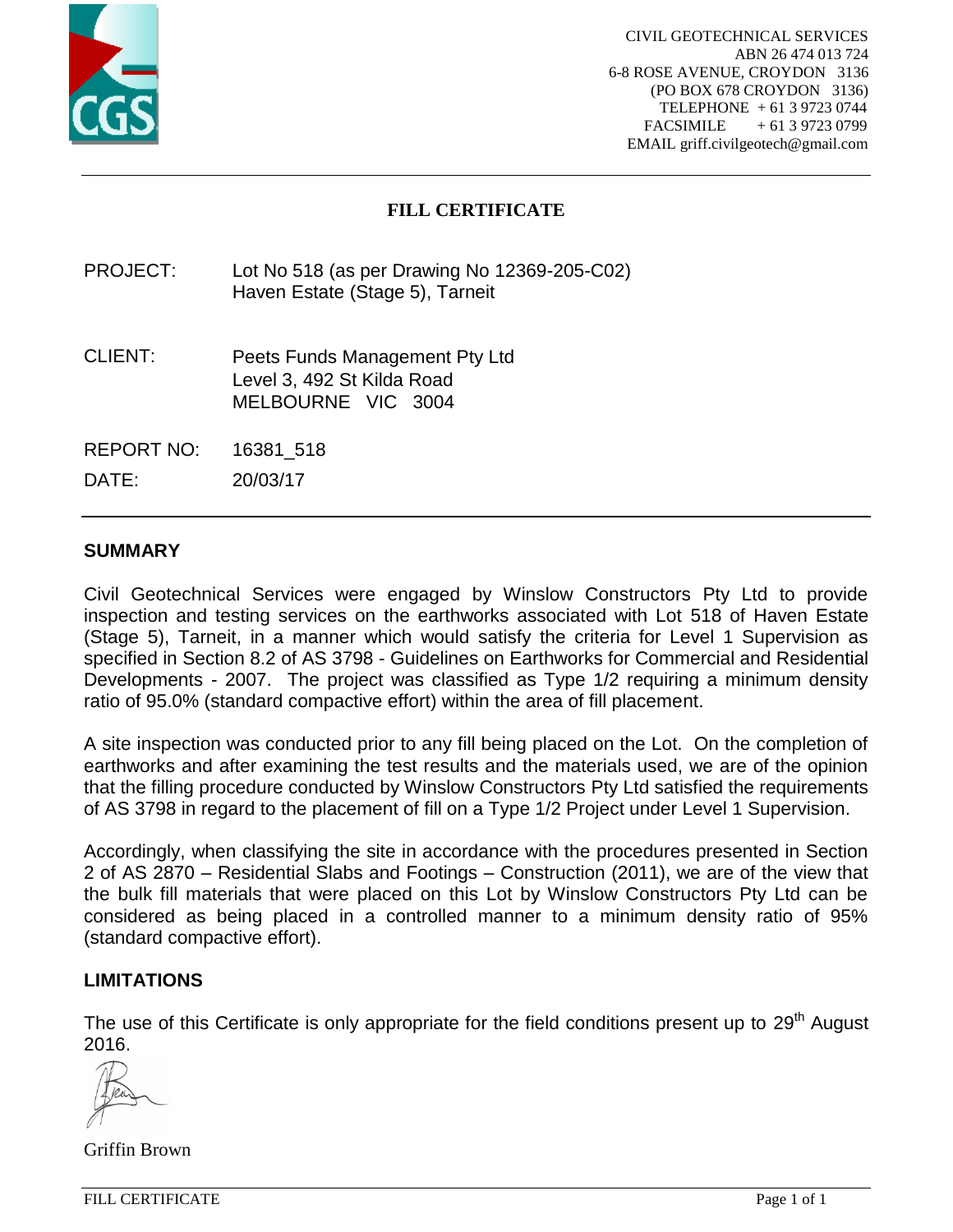

# **FILL CERTIFICATE**

PROJECT: Lot No 519 (as per Drawing No 12369-205-C02) Haven Estate (Stage 5), Tarneit

- CLIENT: Peets Funds Management Pty Ltd Level 3, 492 St Kilda Road MELBOURNE VIC 3004
- REPORT NO: 16381\_519

DATE: 20/03/17

### **SUMMARY**

Civil Geotechnical Services were engaged by Winslow Constructors Pty Ltd to provide inspection and testing services on the earthworks associated with Lot 519 of Haven Estate (Stage 5), Tarneit, in a manner which would satisfy the criteria for Level 1 Supervision as specified in Section 8.2 of AS 3798 - Guidelines on Earthworks for Commercial and Residential Developments - 2007. The project was classified as Type 1/2 requiring a minimum density ratio of 95.0% (standard compactive effort) within the area of fill placement.

A site inspection was conducted prior to any fill being placed on the Lot. On the completion of earthworks and after examining the test results and the materials used, we are of the opinion that the filling procedure conducted by Winslow Constructors Pty Ltd satisfied the requirements of AS 3798 in regard to the placement of fill on a Type 1/2 Project under Level 1 Supervision.

Accordingly, when classifying the site in accordance with the procedures presented in Section 2 of AS 2870 – Residential Slabs and Footings – Construction (2011), we are of the view that the bulk fill materials that were placed on this Lot by Winslow Constructors Pty Ltd can be considered as being placed in a controlled manner to a minimum density ratio of 95% (standard compactive effort).

### **LIMITATIONS**

The use of this Certificate is only appropriate for the field conditions present up to 29<sup>th</sup> August 2016.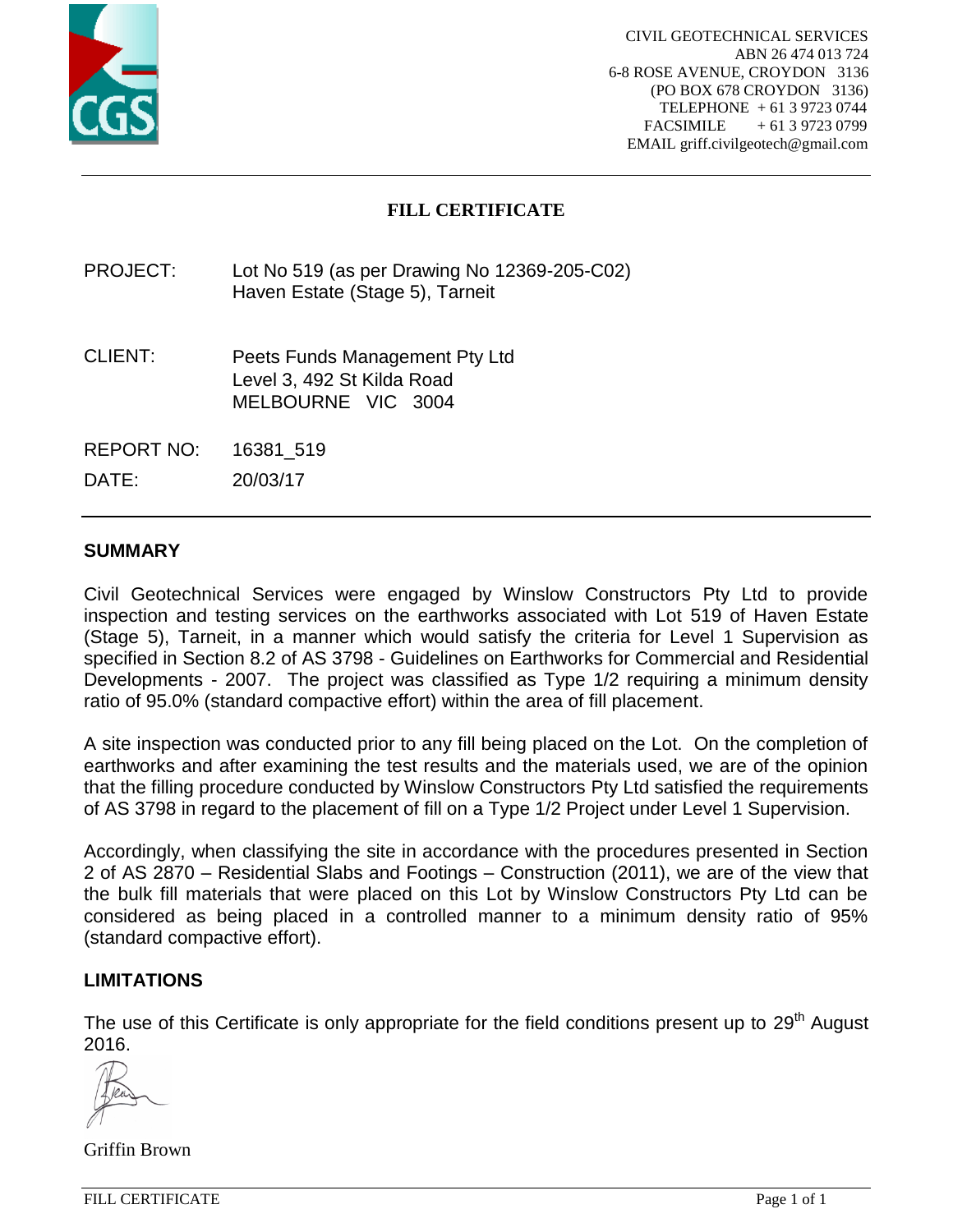

# **FILL CERTIFICATE**

PROJECT: Lot No 520 (as per Drawing No 12369-205-C02) Haven Estate (Stage 5), Tarneit

- CLIENT: Peets Funds Management Pty Ltd Level 3, 492 St Kilda Road MELBOURNE VIC 3004
- REPORT NO: 16381\_520

DATE: 20/03/17

### **SUMMARY**

Civil Geotechnical Services were engaged by Winslow Constructors Pty Ltd to provide inspection and testing services on the earthworks associated with Lot 520 of Haven Estate (Stage 5), Tarneit, in a manner which would satisfy the criteria for Level 1 Supervision as specified in Section 8.2 of AS 3798 - Guidelines on Earthworks for Commercial and Residential Developments - 2007. The project was classified as Type 1/2 requiring a minimum density ratio of 95.0% (standard compactive effort) within the area of fill placement.

A site inspection was conducted prior to any fill being placed on the Lot. On the completion of earthworks and after examining the test results and the materials used, we are of the opinion that the filling procedure conducted by Winslow Constructors Pty Ltd satisfied the requirements of AS 3798 in regard to the placement of fill on a Type 1/2 Project under Level 1 Supervision.

Accordingly, when classifying the site in accordance with the procedures presented in Section 2 of AS 2870 – Residential Slabs and Footings – Construction (2011), we are of the view that the bulk fill materials that were placed on this Lot by Winslow Constructors Pty Ltd can be considered as being placed in a controlled manner to a minimum density ratio of 95% (standard compactive effort).

### **LIMITATIONS**

The use of this Certificate is only appropriate for the field conditions present up to 29<sup>th</sup> August 2016.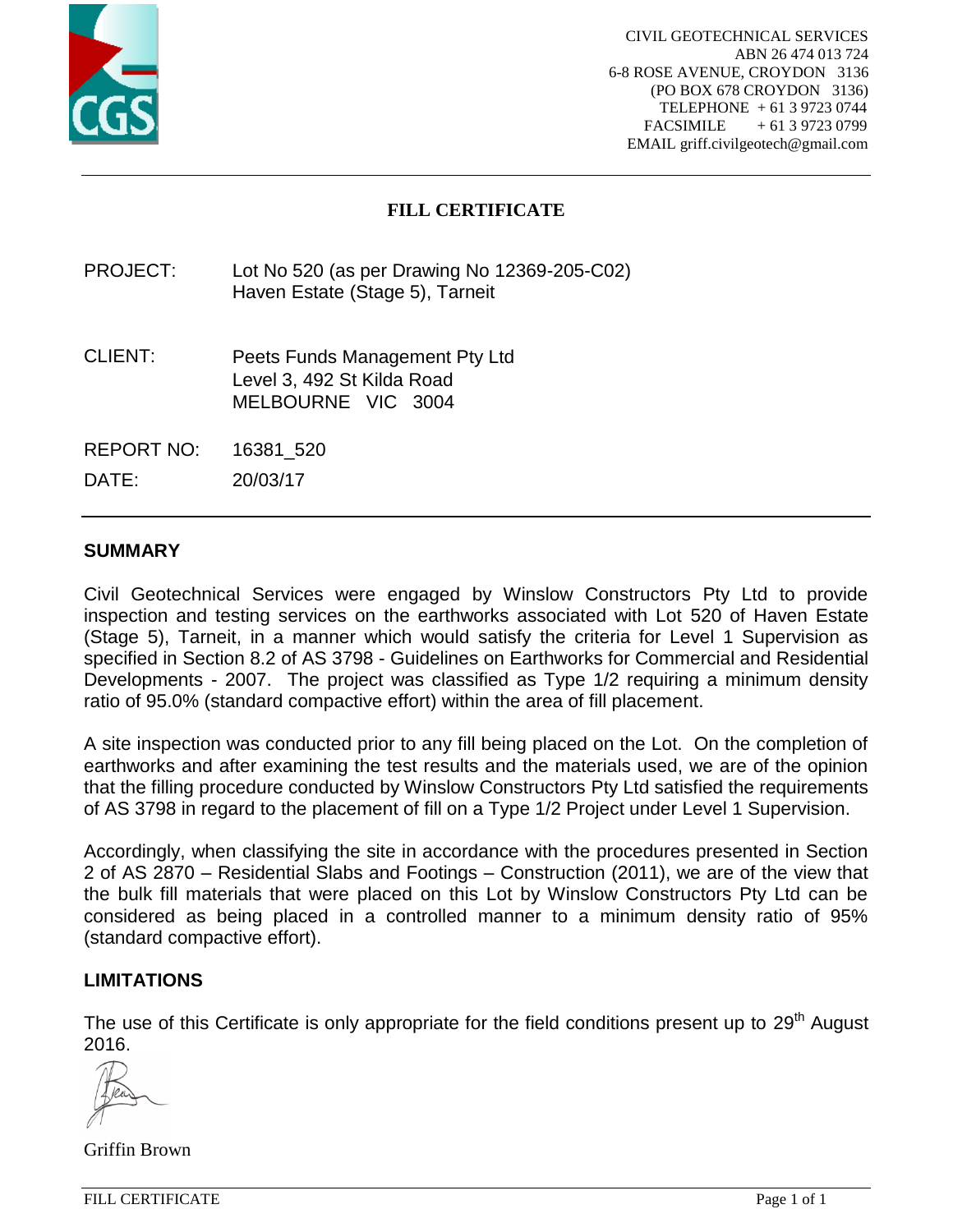![](_page_20_Picture_0.jpeg)

# **FILL CERTIFICATE**

PROJECT: Lot No 521 (as per Drawing No 12369-205-C02) Haven Estate (Stage 5), Tarneit

- CLIENT: Peets Funds Management Pty Ltd Level 3, 492 St Kilda Road MELBOURNE VIC 3004
- REPORT NO: 16381\_521

DATE: 20/03/17

### **SUMMARY**

Civil Geotechnical Services were engaged by Winslow Constructors Pty Ltd to provide inspection and testing services on the earthworks associated with Lot 521 of Haven Estate (Stage 5), Tarneit, in a manner which would satisfy the criteria for Level 1 Supervision as specified in Section 8.2 of AS 3798 - Guidelines on Earthworks for Commercial and Residential Developments - 2007. The project was classified as Type 1/2 requiring a minimum density ratio of 95.0% (standard compactive effort) within the area of fill placement.

A site inspection was conducted prior to any fill being placed on the Lot. On the completion of earthworks and after examining the test results and the materials used, we are of the opinion that the filling procedure conducted by Winslow Constructors Pty Ltd satisfied the requirements of AS 3798 in regard to the placement of fill on a Type 1/2 Project under Level 1 Supervision.

Accordingly, when classifying the site in accordance with the procedures presented in Section 2 of AS 2870 – Residential Slabs and Footings – Construction (2011), we are of the view that the bulk fill materials that were placed on this Lot by Winslow Constructors Pty Ltd can be considered as being placed in a controlled manner to a minimum density ratio of 95% (standard compactive effort).

### **LIMITATIONS**

The use of this Certificate is only appropriate for the field conditions present up to 29<sup>th</sup> August 2016.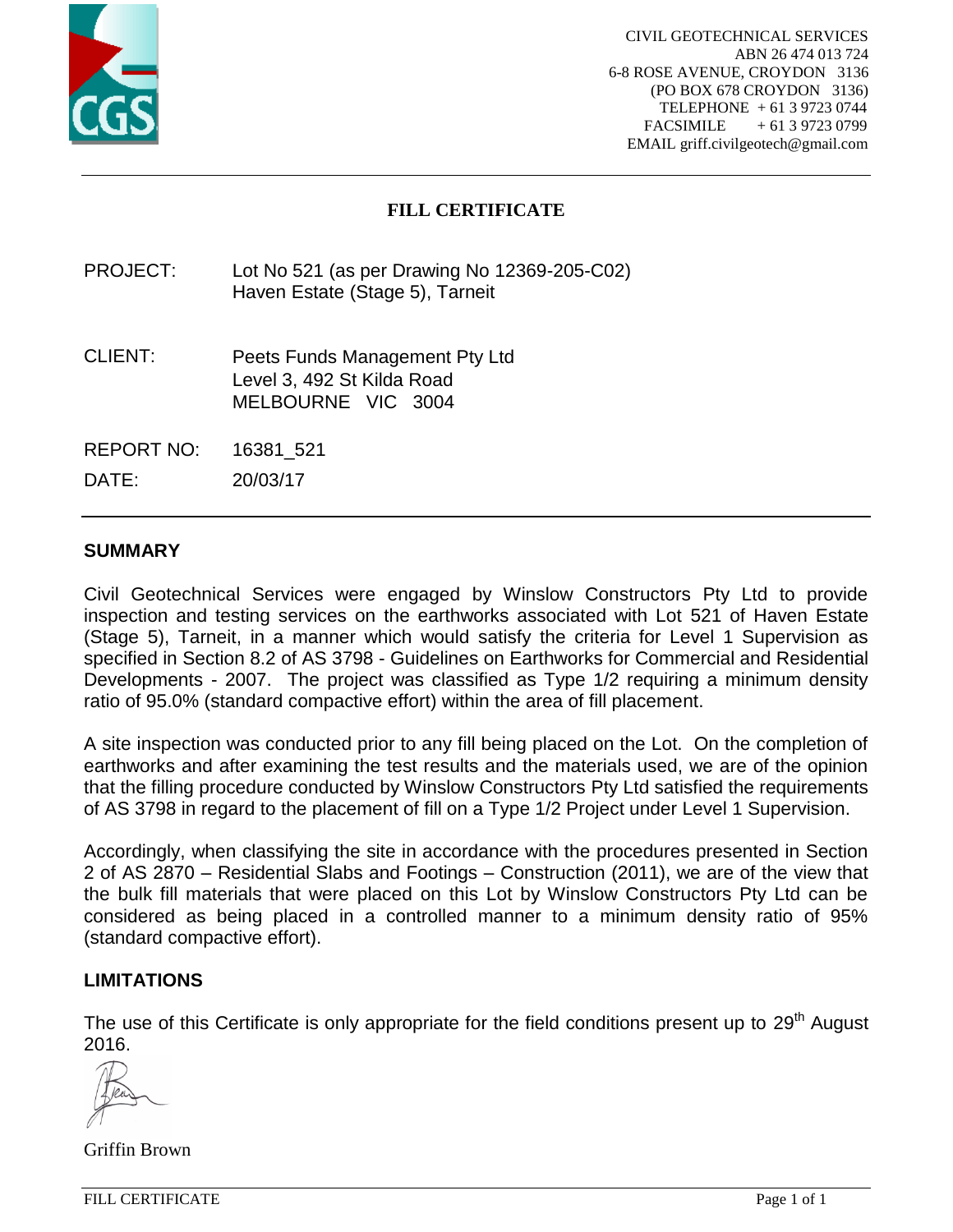![](_page_21_Picture_0.jpeg)

# **FILL CERTIFICATE**

PROJECT: Lot No 522 (as per Drawing No 12369-205-C02) Haven Estate (Stage 5), Tarneit

- CLIENT: Peets Funds Management Pty Ltd Level 3, 492 St Kilda Road MELBOURNE VIC 3004
- REPORT NO: 16381\_522

DATE: 20/03/17

### **SUMMARY**

Civil Geotechnical Services were engaged by Winslow Constructors Pty Ltd to provide inspection and testing services on the earthworks associated with Lot 522 of Haven Estate (Stage 5), Tarneit, in a manner which would satisfy the criteria for Level 1 Supervision as specified in Section 8.2 of AS 3798 - Guidelines on Earthworks for Commercial and Residential Developments - 2007. The project was classified as Type 1/2 requiring a minimum density ratio of 95.0% (standard compactive effort) within the area of fill placement.

A site inspection was conducted prior to any fill being placed on the Lot. On the completion of earthworks and after examining the test results and the materials used, we are of the opinion that the filling procedure conducted by Winslow Constructors Pty Ltd satisfied the requirements of AS 3798 in regard to the placement of fill on a Type 1/2 Project under Level 1 Supervision.

Accordingly, when classifying the site in accordance with the procedures presented in Section 2 of AS 2870 – Residential Slabs and Footings – Construction (2011), we are of the view that the bulk fill materials that were placed on this Lot by Winslow Constructors Pty Ltd can be considered as being placed in a controlled manner to a minimum density ratio of 95% (standard compactive effort).

### **LIMITATIONS**

The use of this Certificate is only appropriate for the field conditions present up to 29<sup>th</sup> August 2016.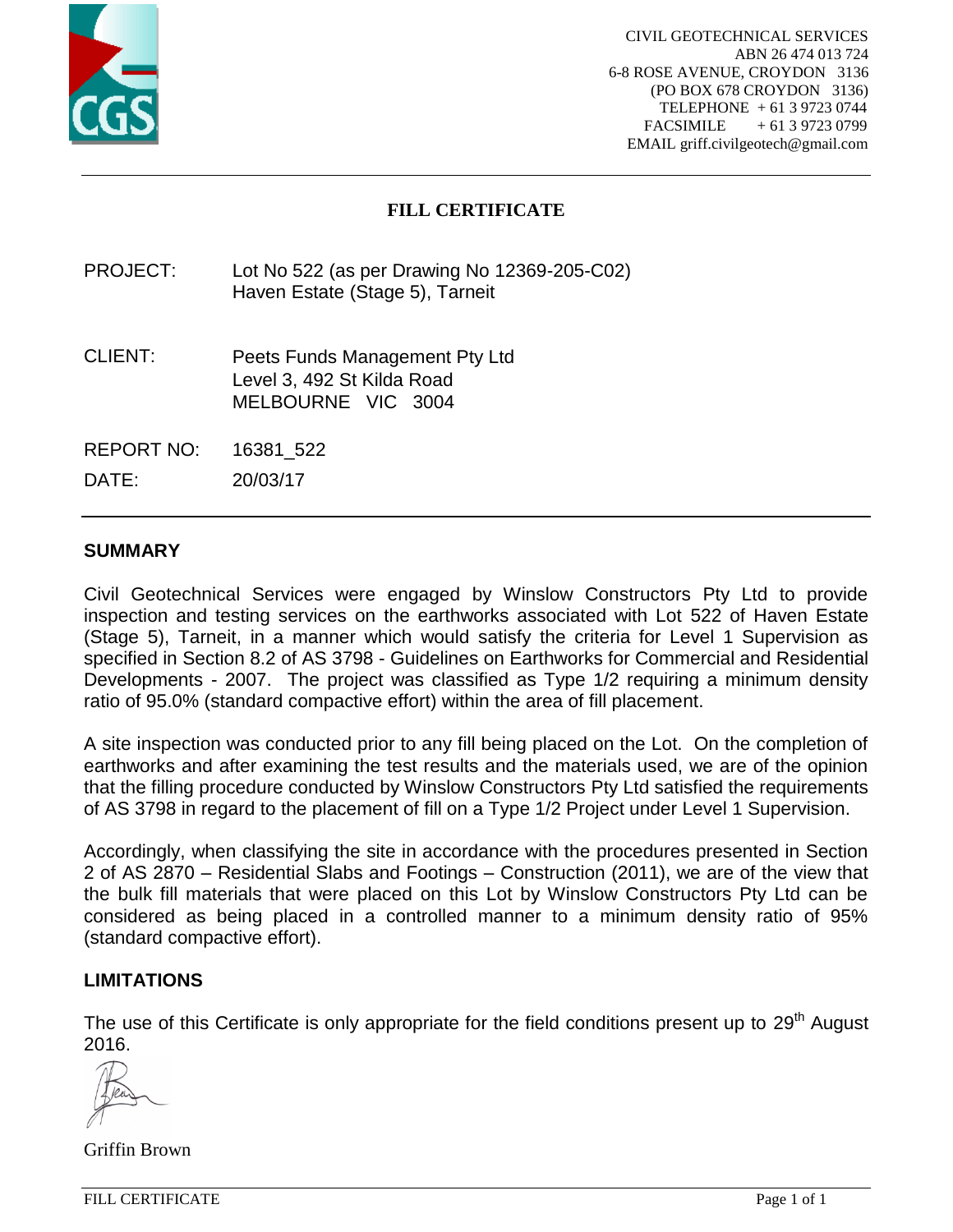![](_page_22_Picture_0.jpeg)

# **FILL CERTIFICATE**

PROJECT: Lot No 523 (as per Drawing No 12369-205-C02) Haven Estate (Stage 5), Tarneit

- CLIENT: Peets Funds Management Pty Ltd Level 3, 492 St Kilda Road MELBOURNE VIC 3004
- REPORT NO: 16381\_523

DATE: 20/03/17

### **SUMMARY**

Civil Geotechnical Services were engaged by Winslow Constructors Pty Ltd to provide inspection and testing services on the earthworks associated with Lot 523 of Haven Estate (Stage 5), Tarneit, in a manner which would satisfy the criteria for Level 1 Supervision as specified in Section 8.2 of AS 3798 - Guidelines on Earthworks for Commercial and Residential Developments - 2007. The project was classified as Type 1/2 requiring a minimum density ratio of 95.0% (standard compactive effort) within the area of fill placement.

A site inspection was conducted prior to any fill being placed on the Lot. On the completion of earthworks and after examining the test results and the materials used, we are of the opinion that the filling procedure conducted by Winslow Constructors Pty Ltd satisfied the requirements of AS 3798 in regard to the placement of fill on a Type 1/2 Project under Level 1 Supervision.

Accordingly, when classifying the site in accordance with the procedures presented in Section 2 of AS 2870 – Residential Slabs and Footings – Construction (2011), we are of the view that the bulk fill materials that were placed on this Lot by Winslow Constructors Pty Ltd can be considered as being placed in a controlled manner to a minimum density ratio of 95% (standard compactive effort).

### **LIMITATIONS**

The use of this Certificate is only appropriate for the field conditions present up to 29<sup>th</sup> August 2016.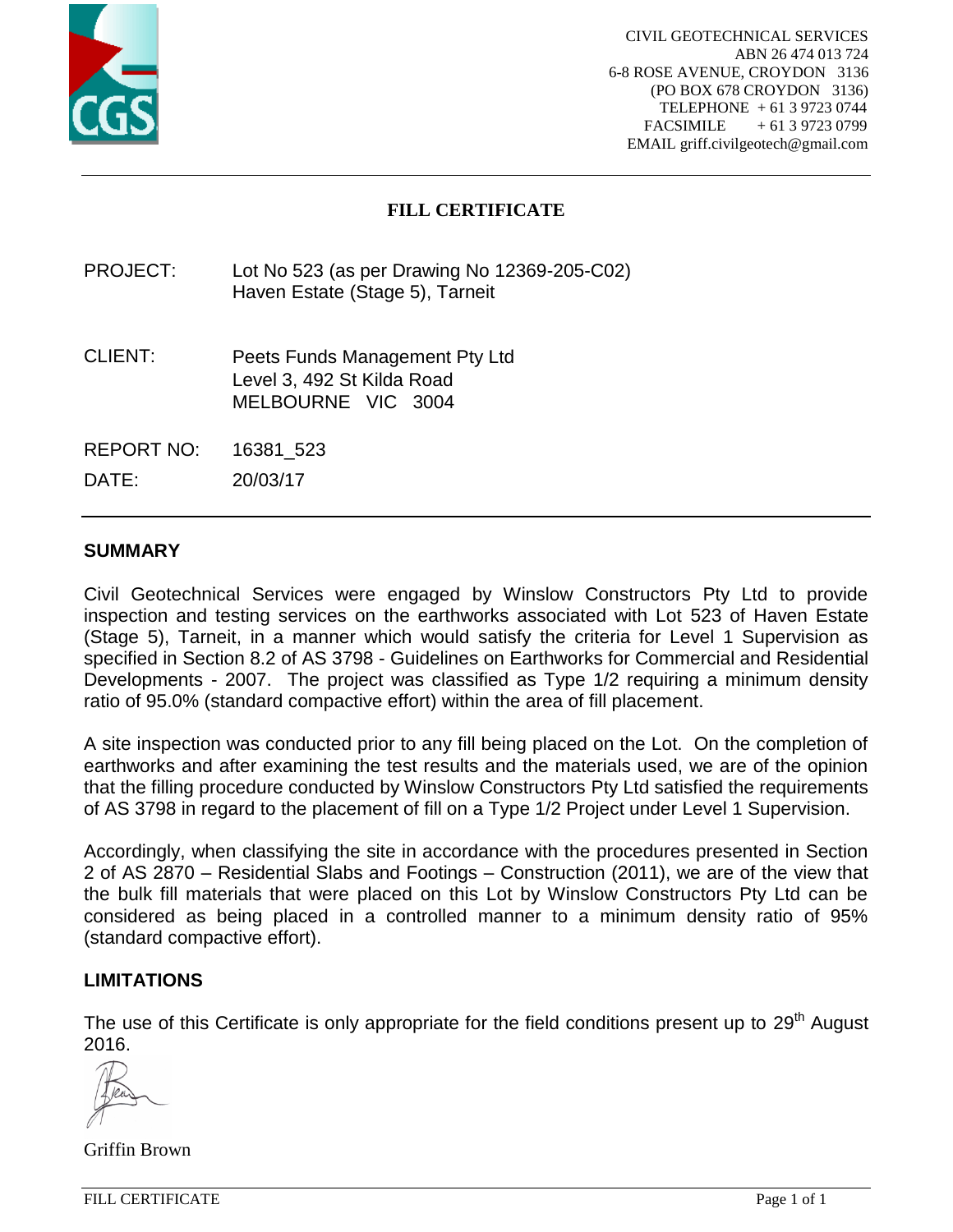![](_page_23_Picture_0.jpeg)

# **FILL CERTIFICATE**

PROJECT: Lot No 524 (as per Drawing No 12369-205-C02) Haven Estate (Stage 5), Tarneit

- CLIENT: Peets Funds Management Pty Ltd Level 3, 492 St Kilda Road MELBOURNE VIC 3004
- REPORT NO: 16381\_524

DATE: 20/03/17

### **SUMMARY**

Civil Geotechnical Services were engaged by Winslow Constructors Pty Ltd to provide inspection and testing services on the earthworks associated with Lot 524 of Haven Estate (Stage 5), Tarneit, in a manner which would satisfy the criteria for Level 1 Supervision as specified in Section 8.2 of AS 3798 - Guidelines on Earthworks for Commercial and Residential Developments - 2007. The project was classified as Type 1/2 requiring a minimum density ratio of 95.0% (standard compactive effort) within the area of fill placement.

A site inspection was conducted prior to any fill being placed on the Lot. On the completion of earthworks and after examining the test results and the materials used, we are of the opinion that the filling procedure conducted by Winslow Constructors Pty Ltd satisfied the requirements of AS 3798 in regard to the placement of fill on a Type 1/2 Project under Level 1 Supervision.

Accordingly, when classifying the site in accordance with the procedures presented in Section 2 of AS 2870 – Residential Slabs and Footings – Construction (2011), we are of the view that the bulk fill materials that were placed on this Lot by Winslow Constructors Pty Ltd can be considered as being placed in a controlled manner to a minimum density ratio of 95% (standard compactive effort).

### **LIMITATIONS**

The use of this Certificate is only appropriate for the field conditions present up to 29<sup>th</sup> August 2016.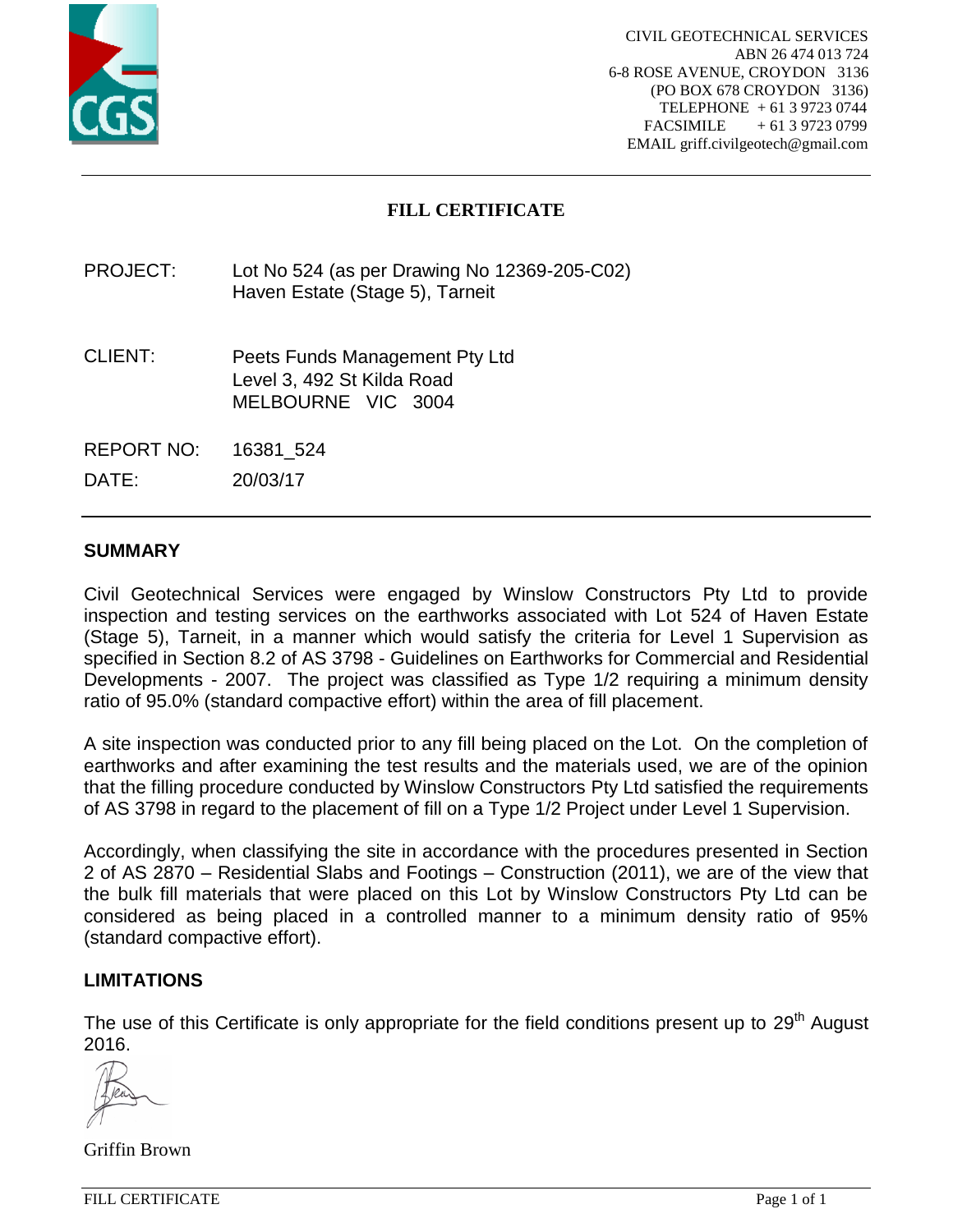![](_page_24_Picture_0.jpeg)

# **FILL CERTIFICATE**

PROJECT: Lot No 525 (as per Drawing No 12369-205-C02) Haven Estate (Stage 5), Tarneit

- CLIENT: Peets Funds Management Pty Ltd Level 3, 492 St Kilda Road MELBOURNE VIC 3004
- REPORT NO: 16381\_525

DATE: 20/03/17

### **SUMMARY**

Civil Geotechnical Services were engaged by Winslow Constructors Pty Ltd to provide inspection and testing services on the earthworks associated with Lot 525 of Haven Estate (Stage 5), Tarneit, in a manner which would satisfy the criteria for Level 1 Supervision as specified in Section 8.2 of AS 3798 - Guidelines on Earthworks for Commercial and Residential Developments - 2007. The project was classified as Type 1/2 requiring a minimum density ratio of 95.0% (standard compactive effort) within the area of fill placement.

A site inspection was conducted prior to any fill being placed on the Lot. On the completion of earthworks and after examining the test results and the materials used, we are of the opinion that the filling procedure conducted by Winslow Constructors Pty Ltd satisfied the requirements of AS 3798 in regard to the placement of fill on a Type 1/2 Project under Level 1 Supervision.

Accordingly, when classifying the site in accordance with the procedures presented in Section 2 of AS 2870 – Residential Slabs and Footings – Construction (2011), we are of the view that the bulk fill materials that were placed on this Lot by Winslow Constructors Pty Ltd can be considered as being placed in a controlled manner to a minimum density ratio of 95% (standard compactive effort).

### **LIMITATIONS**

The use of this Certificate is only appropriate for the field conditions present up to 29<sup>th</sup> August 2016.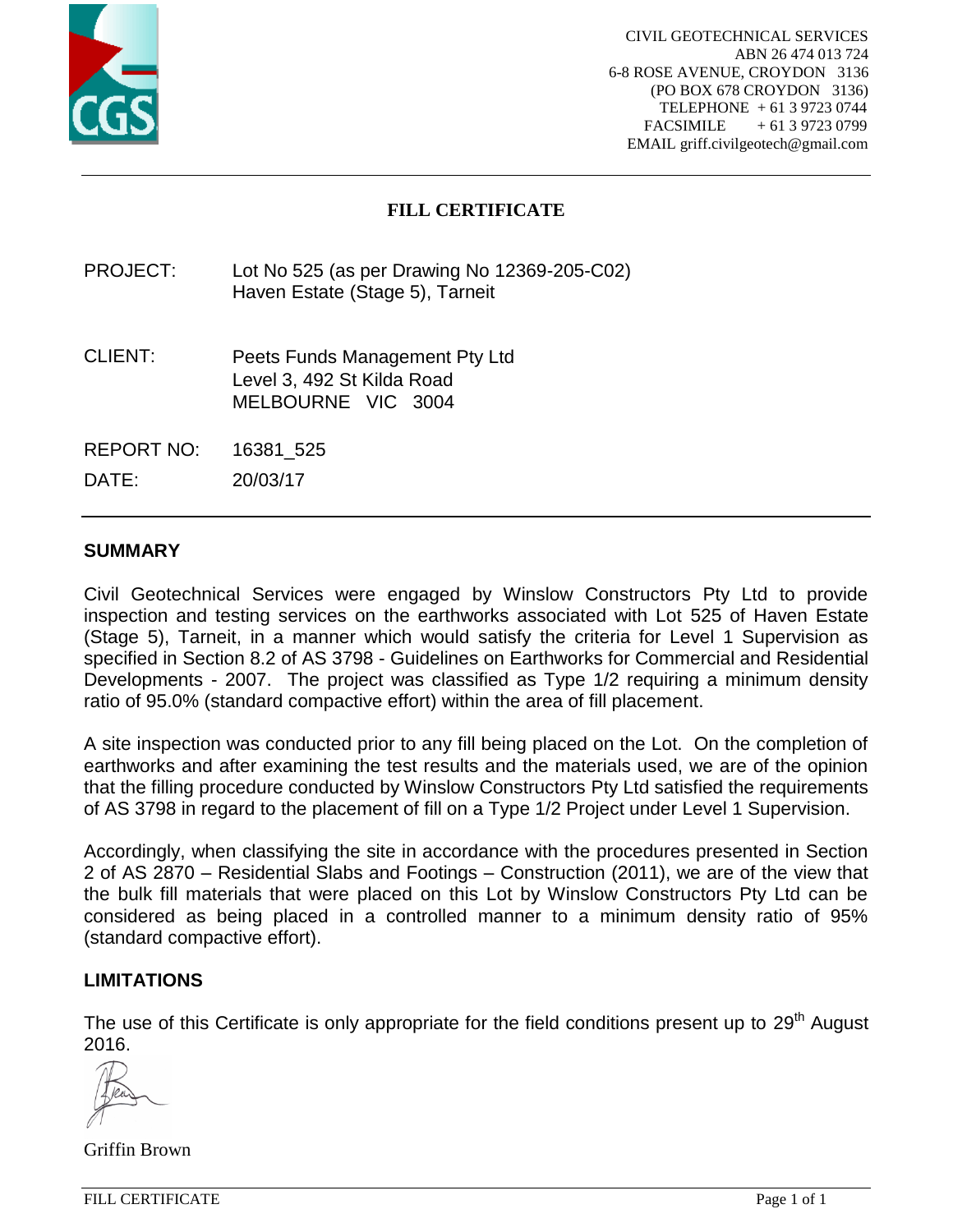![](_page_25_Picture_0.jpeg)

# **FILL CERTIFICATE**

PROJECT: Lot No 526 (as per Drawing No 12369-205-C02) Haven Estate (Stage 5), Tarneit

- CLIENT: Peets Funds Management Pty Ltd Level 3, 492 St Kilda Road MELBOURNE VIC 3004
- REPORT NO: 16381\_526

DATE: 20/03/17

### **SUMMARY**

Civil Geotechnical Services were engaged by Winslow Constructors Pty Ltd to provide inspection and testing services on the earthworks associated with Lot 526 of Haven Estate (Stage 5), Tarneit, in a manner which would satisfy the criteria for Level 1 Supervision as specified in Section 8.2 of AS 3798 - Guidelines on Earthworks for Commercial and Residential Developments - 2007. The project was classified as Type 1/2 requiring a minimum density ratio of 95.0% (standard compactive effort) within the area of fill placement.

A site inspection was conducted prior to any fill being placed on the Lot. On the completion of earthworks and after examining the test results and the materials used, we are of the opinion that the filling procedure conducted by Winslow Constructors Pty Ltd satisfied the requirements of AS 3798 in regard to the placement of fill on a Type 1/2 Project under Level 1 Supervision.

Accordingly, when classifying the site in accordance with the procedures presented in Section 2 of AS 2870 – Residential Slabs and Footings – Construction (2011), we are of the view that the bulk fill materials that were placed on this Lot by Winslow Constructors Pty Ltd can be considered as being placed in a controlled manner to a minimum density ratio of 95% (standard compactive effort).

### **LIMITATIONS**

The use of this Certificate is only appropriate for the field conditions present up to 29<sup>th</sup> August 2016.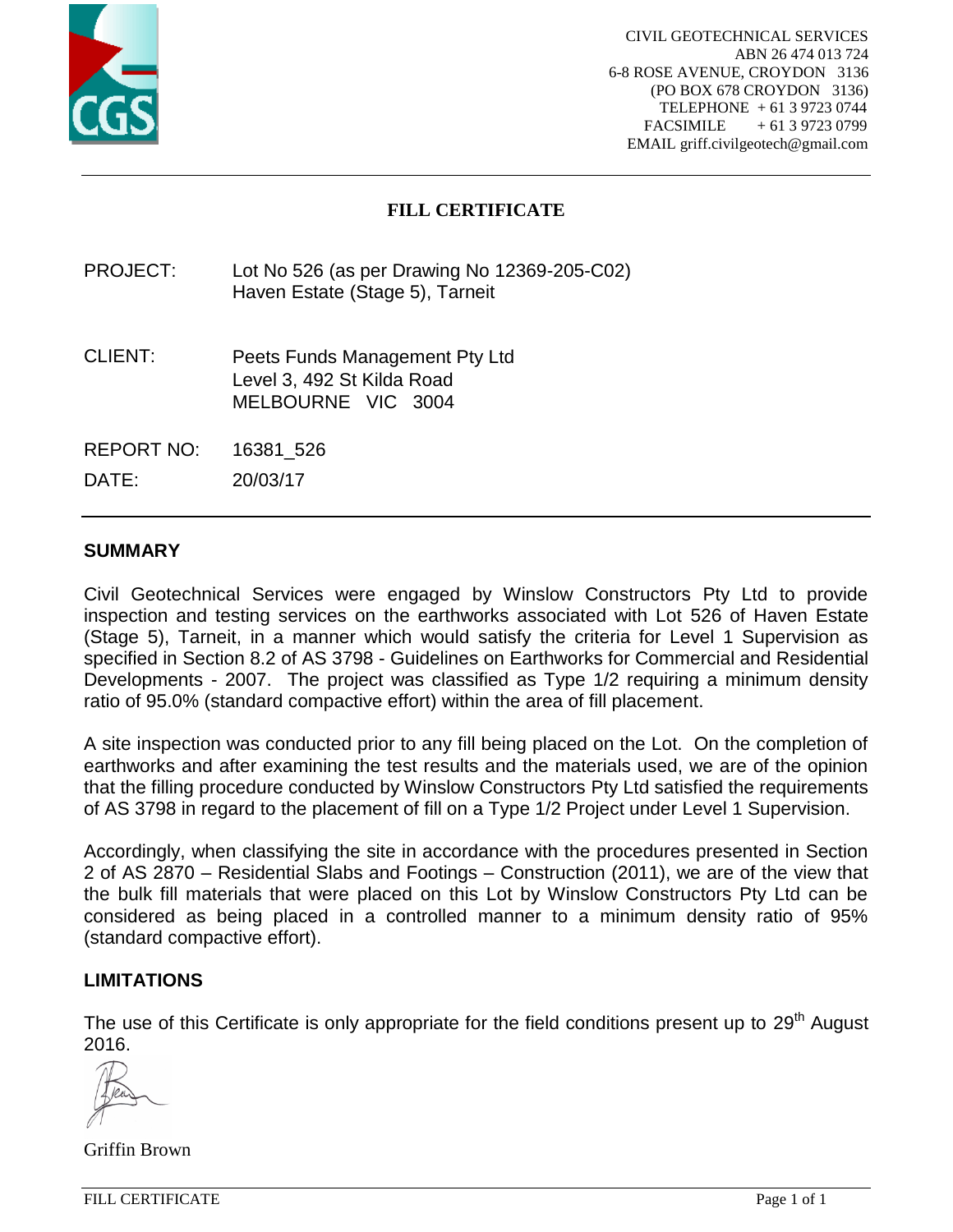![](_page_26_Picture_0.jpeg)

# **FILL CERTIFICATE**

PROJECT: Lot No 527 (as per Drawing No 12369-205-C02) Haven Estate (Stage 5), Tarneit

- CLIENT: Peets Funds Management Pty Ltd Level 3, 492 St Kilda Road MELBOURNE VIC 3004
- REPORT NO: 16381\_527

DATE: 20/03/17

## **SUMMARY**

Civil Geotechnical Services were engaged by Winslow Constructors Pty Ltd to provide inspection and testing services on the earthworks associated with Lot 527 of Haven Estate (Stage 5), Tarneit, in a manner which would satisfy the criteria for Level 1 Supervision as specified in Section 8.2 of AS 3798 - Guidelines on Earthworks for Commercial and Residential Developments - 2007. The project was classified as Type 1/2 requiring a minimum density ratio of 95.0% (standard compactive effort) within the area of fill placement.

A site inspection was conducted prior to any fill being placed on the Lot. On the completion of earthworks and after examining the test results and the materials used, we are of the opinion that the filling procedure conducted by Winslow Constructors Pty Ltd satisfied the requirements of AS 3798 in regard to the placement of fill on a Type 1/2 Project under Level 1 Supervision.

Accordingly, when classifying the site in accordance with the procedures presented in Section 2 of AS 2870 – Residential Slabs and Footings – Construction (2011), we are of the view that the bulk fill materials that were placed on this Lot by Winslow Constructors Pty Ltd can be considered as being placed in a controlled manner to a minimum density ratio of 95% (standard compactive effort).

### **LIMITATIONS**

The use of this Certificate is only appropriate for the field conditions present up to 29<sup>th</sup> August 2016.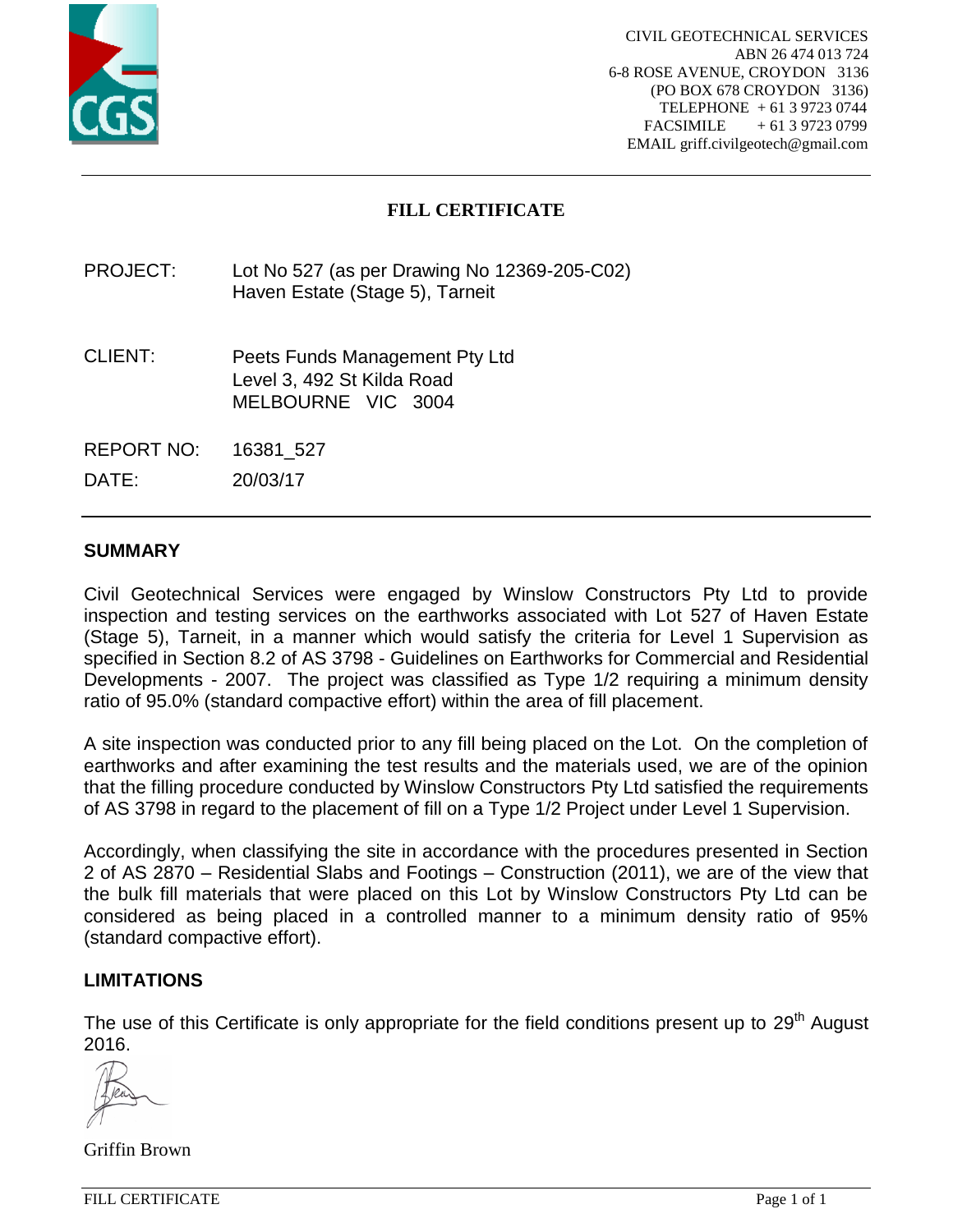![](_page_27_Picture_0.jpeg)

# **FILL CERTIFICATE**

PROJECT: Lot No 528 (as per Drawing No 12369-205-C02) Haven Estate (Stage 5), Tarneit

- CLIENT: Peets Funds Management Pty Ltd Level 3, 492 St Kilda Road MELBOURNE VIC 3004
- REPORT NO: 16381\_528

DATE: 20/03/17

### **SUMMARY**

Civil Geotechnical Services were engaged by Winslow Constructors Pty Ltd to provide inspection and testing services on the earthworks associated with Lot 528 of Haven Estate (Stage 5), Tarneit, in a manner which would satisfy the criteria for Level 1 Supervision as specified in Section 8.2 of AS 3798 - Guidelines on Earthworks for Commercial and Residential Developments - 2007. The project was classified as Type 1/2 requiring a minimum density ratio of 95.0% (standard compactive effort) within the area of fill placement.

A site inspection was conducted prior to any fill being placed on the Lot. On the completion of earthworks and after examining the test results and the materials used, we are of the opinion that the filling procedure conducted by Winslow Constructors Pty Ltd satisfied the requirements of AS 3798 in regard to the placement of fill on a Type 1/2 Project under Level 1 Supervision.

Accordingly, when classifying the site in accordance with the procedures presented in Section 2 of AS 2870 – Residential Slabs and Footings – Construction (2011), we are of the view that the bulk fill materials that were placed on this Lot by Winslow Constructors Pty Ltd can be considered as being placed in a controlled manner to a minimum density ratio of 95% (standard compactive effort).

### **LIMITATIONS**

The use of this Certificate is only appropriate for the field conditions present up to 29<sup>th</sup> August 2016.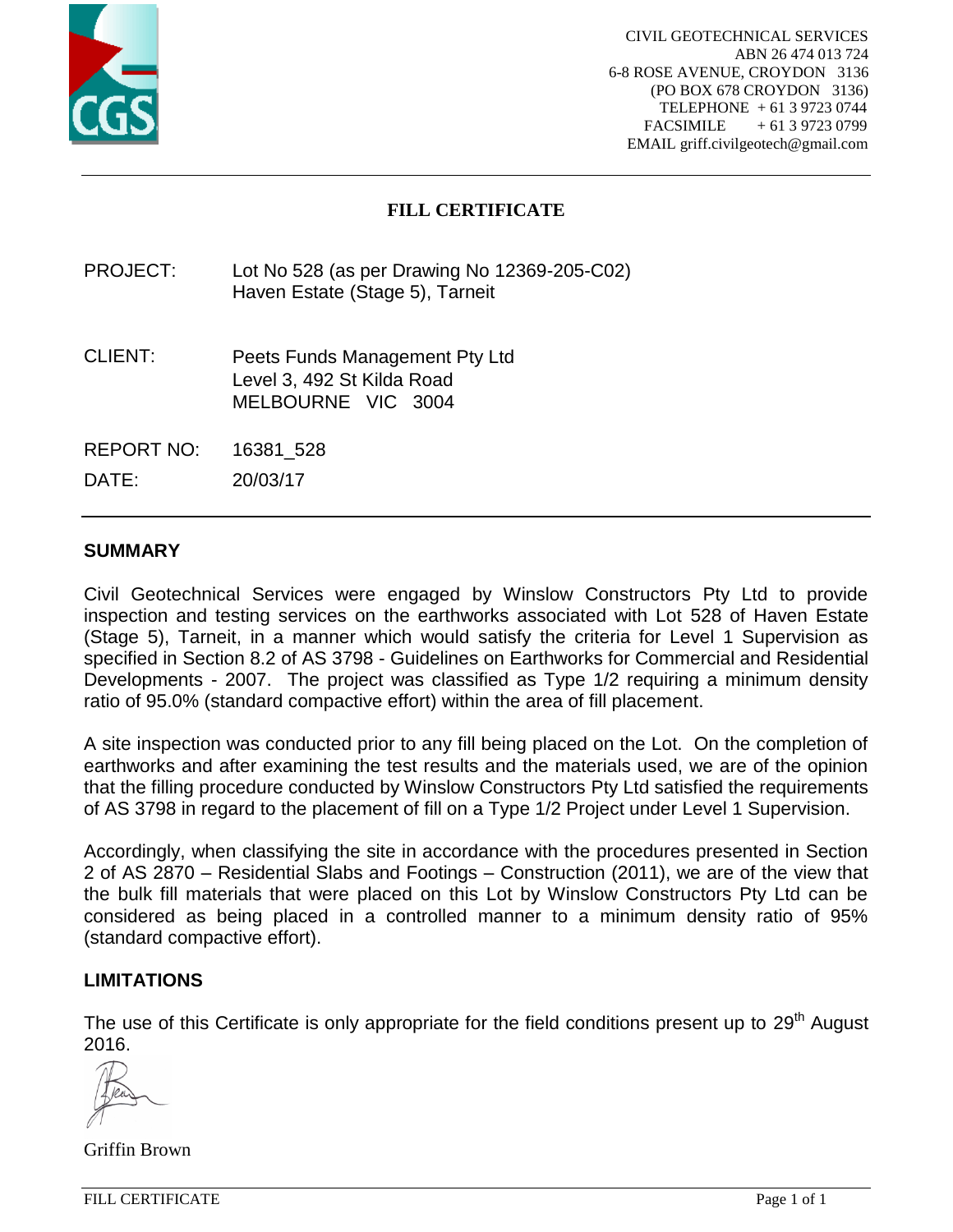![](_page_28_Picture_0.jpeg)

# **FILL CERTIFICATE**

PROJECT: Lot No 529 (as per Drawing No 12369-205-C02) Haven Estate (Stage 5), Tarneit

- CLIENT: Peets Funds Management Pty Ltd Level 3, 492 St Kilda Road MELBOURNE VIC 3004
- REPORT NO: 16381\_529

DATE: 20/03/17

### **SUMMARY**

Civil Geotechnical Services were engaged by Winslow Constructors Pty Ltd to provide inspection and testing services on the earthworks associated with Lot 529 of Haven Estate (Stage 5), Tarneit, in a manner which would satisfy the criteria for Level 1 Supervision as specified in Section 8.2 of AS 3798 - Guidelines on Earthworks for Commercial and Residential Developments - 2007. The project was classified as Type 1/2 requiring a minimum density ratio of 95.0% (standard compactive effort) within the area of fill placement.

A site inspection was conducted prior to any fill being placed on the Lot. On the completion of earthworks and after examining the test results and the materials used, we are of the opinion that the filling procedure conducted by Winslow Constructors Pty Ltd satisfied the requirements of AS 3798 in regard to the placement of fill on a Type 1/2 Project under Level 1 Supervision.

Accordingly, when classifying the site in accordance with the procedures presented in Section 2 of AS 2870 – Residential Slabs and Footings – Construction (2011), we are of the view that the bulk fill materials that were placed on this Lot by Winslow Constructors Pty Ltd can be considered as being placed in a controlled manner to a minimum density ratio of 95% (standard compactive effort).

### **LIMITATIONS**

The use of this Certificate is only appropriate for the field conditions present up to 29<sup>th</sup> August 2016.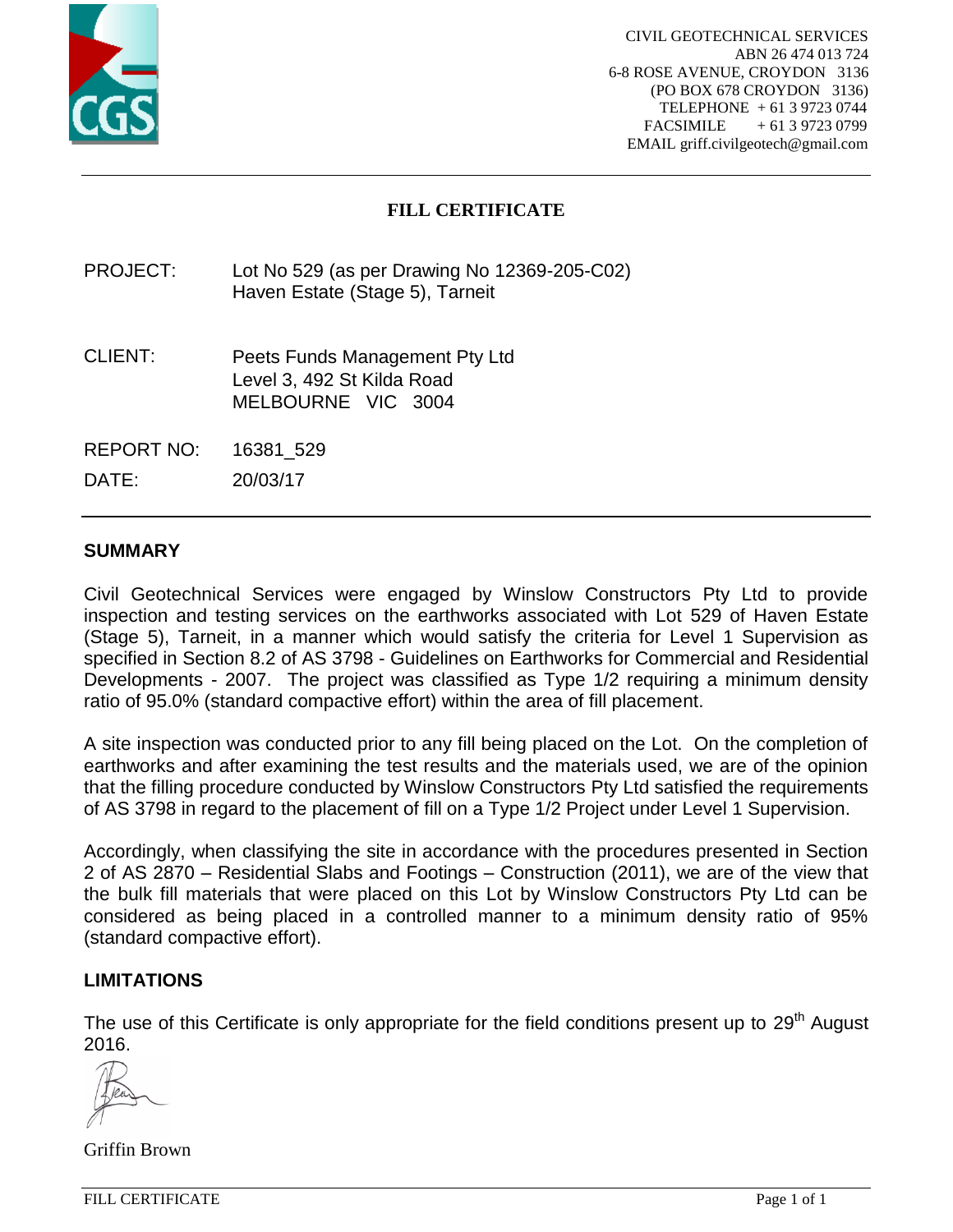![](_page_29_Picture_0.jpeg)

# **FILL CERTIFICATE**

PROJECT: Lot No 531 (as per Drawing No 12369-205-C02) Haven Estate (Stage 5), Tarneit

- CLIENT: Peets Funds Management Pty Ltd Level 3, 492 St Kilda Road MELBOURNE VIC 3004
- REPORT NO: 16381\_531

DATE: 20/03/17

## **SUMMARY**

Civil Geotechnical Services were engaged by Winslow Constructors Pty Ltd to provide inspection and testing services on the earthworks associated with Lot 531 of Haven Estate (Stage 5), Tarneit, in a manner which would satisfy the criteria for Level 1 Supervision as specified in Section 8.2 of AS 3798 - Guidelines on Earthworks for Commercial and Residential Developments - 2007. The project was classified as Type 1/2 requiring a minimum density ratio of 95.0% (standard compactive effort) within the area of fill placement.

A site inspection was conducted prior to any fill being placed on the Lot. On the completion of earthworks and after examining the test results and the materials used, we are of the opinion that the filling procedure conducted by Winslow Constructors Pty Ltd satisfied the requirements of AS 3798 in regard to the placement of fill on a Type 1/2 Project under Level 1 Supervision.

Accordingly, when classifying the site in accordance with the procedures presented in Section 2 of AS 2870 – Residential Slabs and Footings – Construction (2011), we are of the view that the bulk fill materials that were placed on this Lot by Winslow Constructors Pty Ltd can be considered as being placed in a controlled manner to a minimum density ratio of 95% (standard compactive effort).

### **LIMITATIONS**

The use of this Certificate is only appropriate for the field conditions present up to 29<sup>th</sup> August 2016.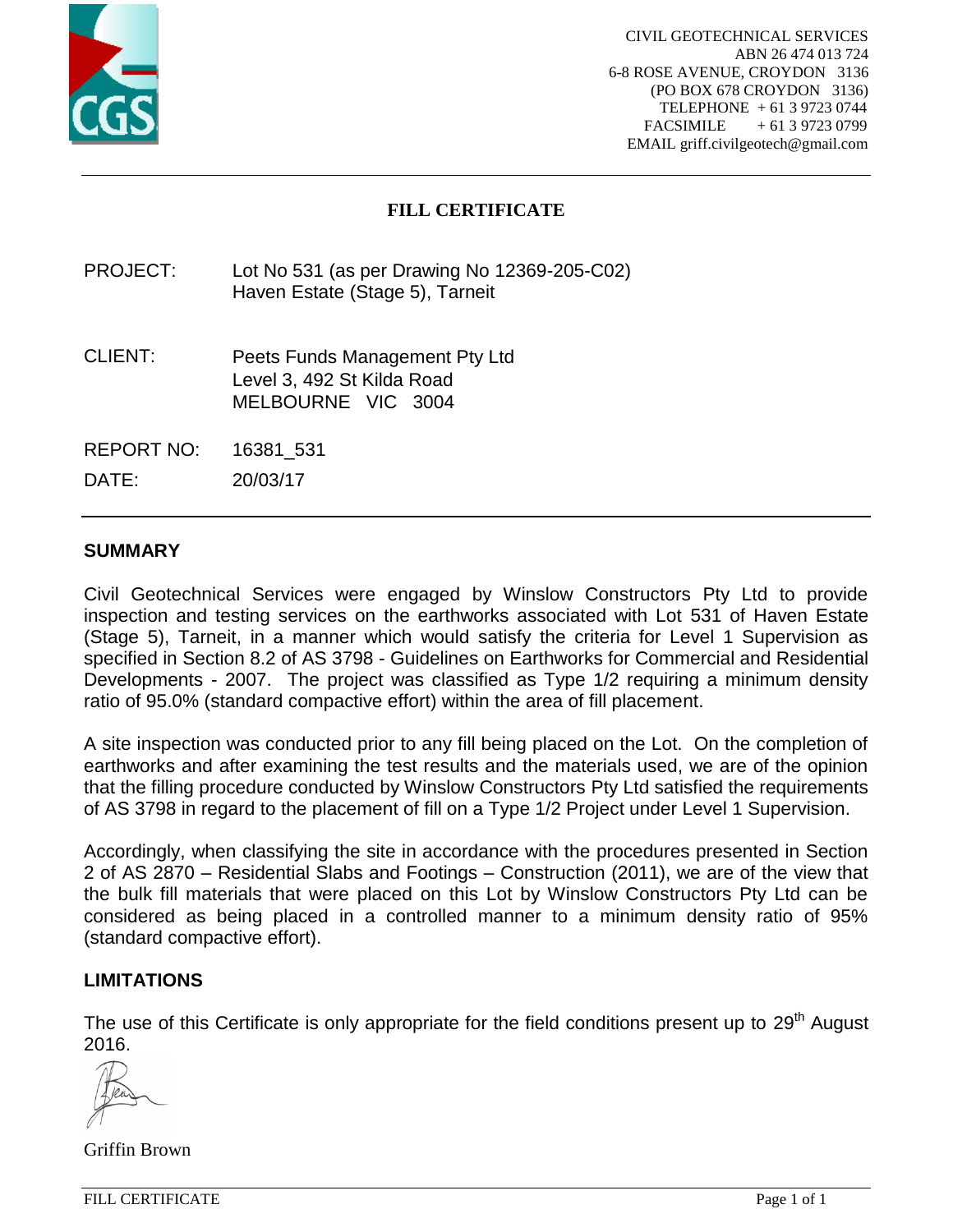![](_page_30_Picture_0.jpeg)

# **FILL CERTIFICATE**

PROJECT: Lot No 532 (as per Drawing No 12369-205-C02) Haven Estate (Stage 5), Tarneit

- CLIENT: Peets Funds Management Pty Ltd Level 3, 492 St Kilda Road MELBOURNE VIC 3004
- REPORT NO: 16381\_532

DATE: 20/03/17

### **SUMMARY**

Civil Geotechnical Services were engaged by Winslow Constructors Pty Ltd to provide inspection and testing services on the earthworks associated with Lot 532 of Haven Estate (Stage 5), Tarneit, in a manner which would satisfy the criteria for Level 1 Supervision as specified in Section 8.2 of AS 3798 - Guidelines on Earthworks for Commercial and Residential Developments - 2007. The project was classified as Type 1/2 requiring a minimum density ratio of 95.0% (standard compactive effort) within the area of fill placement.

A site inspection was conducted prior to any fill being placed on the Lot. On the completion of earthworks and after examining the test results and the materials used, we are of the opinion that the filling procedure conducted by Winslow Constructors Pty Ltd satisfied the requirements of AS 3798 in regard to the placement of fill on a Type 1/2 Project under Level 1 Supervision.

Accordingly, when classifying the site in accordance with the procedures presented in Section 2 of AS 2870 – Residential Slabs and Footings – Construction (2011), we are of the view that the bulk fill materials that were placed on this Lot by Winslow Constructors Pty Ltd can be considered as being placed in a controlled manner to a minimum density ratio of 95% (standard compactive effort).

### **LIMITATIONS**

The use of this Certificate is only appropriate for the field conditions present up to 29<sup>th</sup> August 2016.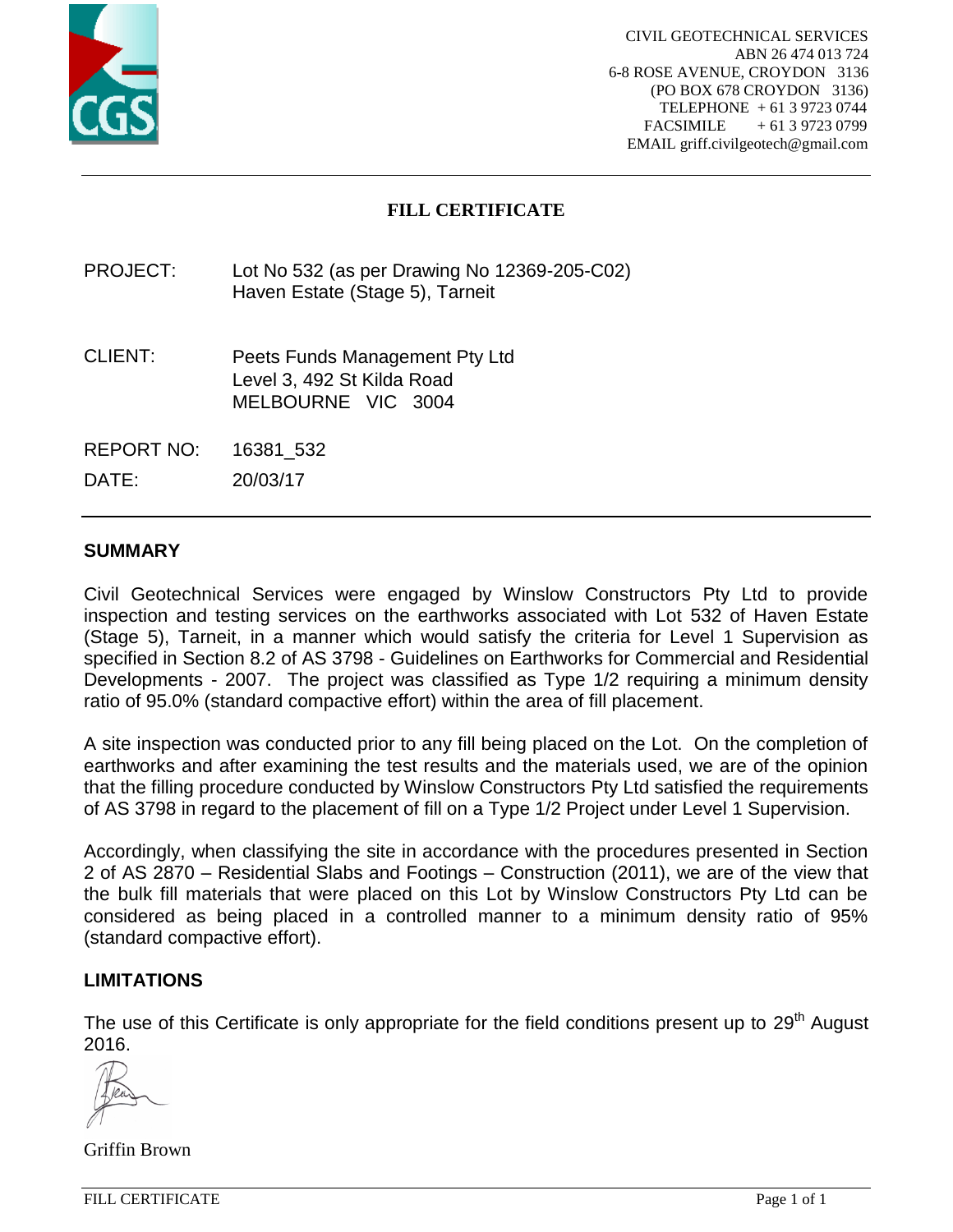![](_page_31_Picture_0.jpeg)

# **FILL CERTIFICATE**

PROJECT: Lot No 533 (as per Drawing No 12369-205-C02) Haven Estate (Stage 5), Tarneit

- CLIENT: Peets Funds Management Pty Ltd Level 3, 492 St Kilda Road MELBOURNE VIC 3004
- REPORT NO: 16381\_533

DATE: 20/03/17

### **SUMMARY**

Civil Geotechnical Services were engaged by Winslow Constructors Pty Ltd to provide inspection and testing services on the earthworks associated with Lot 533 of Haven Estate (Stage 5), Tarneit, in a manner which would satisfy the criteria for Level 1 Supervision as specified in Section 8.2 of AS 3798 - Guidelines on Earthworks for Commercial and Residential Developments - 2007. The project was classified as Type 1/2 requiring a minimum density ratio of 95.0% (standard compactive effort) within the area of fill placement.

A site inspection was conducted prior to any fill being placed on the Lot. On the completion of earthworks and after examining the test results and the materials used, we are of the opinion that the filling procedure conducted by Winslow Constructors Pty Ltd satisfied the requirements of AS 3798 in regard to the placement of fill on a Type 1/2 Project under Level 1 Supervision.

Accordingly, when classifying the site in accordance with the procedures presented in Section 2 of AS 2870 – Residential Slabs and Footings – Construction (2011), we are of the view that the bulk fill materials that were placed on this Lot by Winslow Constructors Pty Ltd can be considered as being placed in a controlled manner to a minimum density ratio of 95% (standard compactive effort).

### **LIMITATIONS**

The use of this Certificate is only appropriate for the field conditions present up to 29<sup>th</sup> August 2016.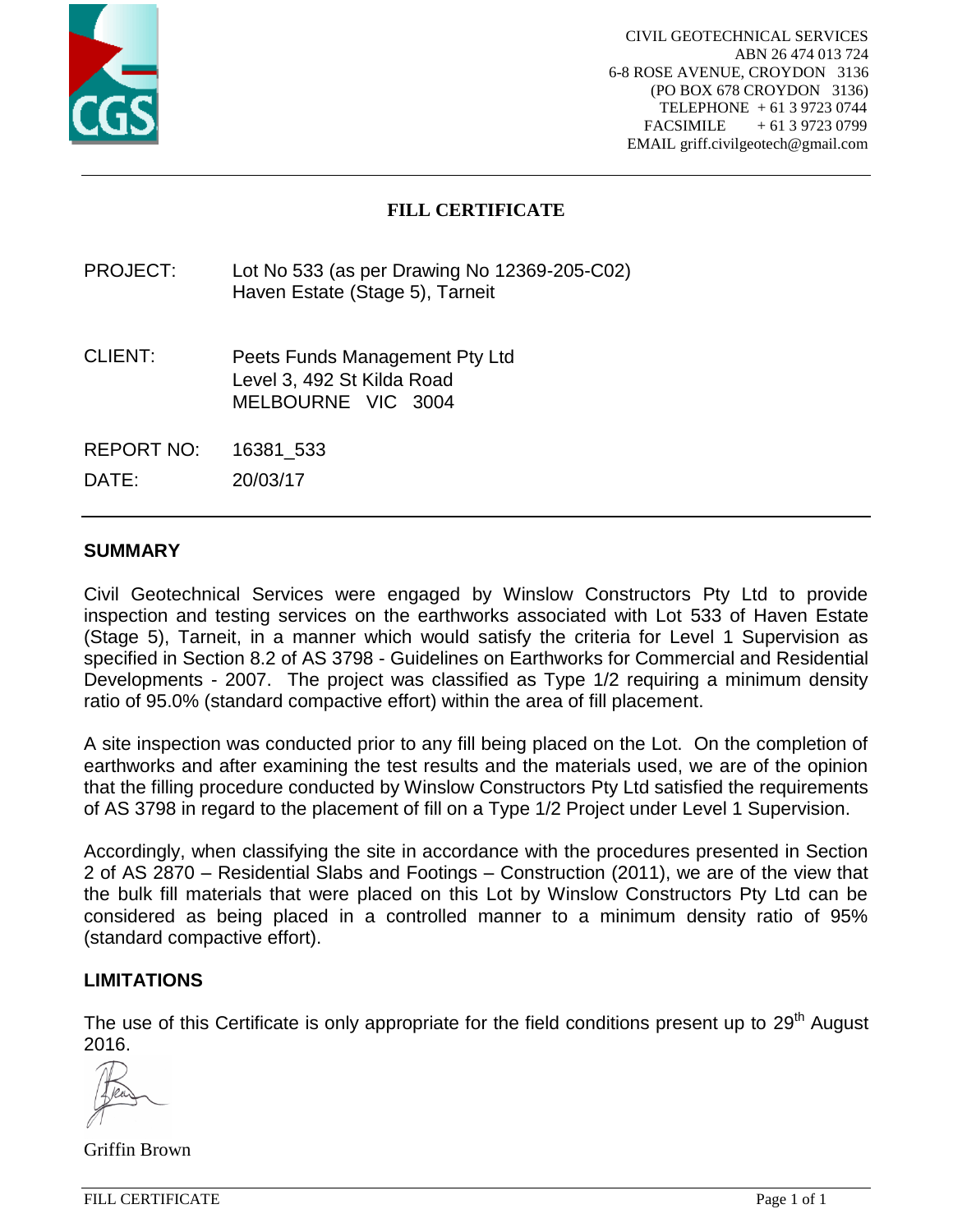![](_page_32_Picture_0.jpeg)

# **FILL CERTIFICATE**

PROJECT: Lot No 534 (as per Drawing No 12369-205-C02) Haven Estate (Stage 5), Tarneit

- CLIENT: Peets Funds Management Pty Ltd Level 3, 492 St Kilda Road MELBOURNE VIC 3004
- REPORT NO: 16381\_534

DATE: 20/03/17

### **SUMMARY**

Civil Geotechnical Services were engaged by Winslow Constructors Pty Ltd to provide inspection and testing services on the earthworks associated with Lot 534 of Haven Estate (Stage 5), Tarneit, in a manner which would satisfy the criteria for Level 1 Supervision as specified in Section 8.2 of AS 3798 - Guidelines on Earthworks for Commercial and Residential Developments - 2007. The project was classified as Type 1/2 requiring a minimum density ratio of 95.0% (standard compactive effort) within the area of fill placement.

A site inspection was conducted prior to any fill being placed on the Lot. On the completion of earthworks and after examining the test results and the materials used, we are of the opinion that the filling procedure conducted by Winslow Constructors Pty Ltd satisfied the requirements of AS 3798 in regard to the placement of fill on a Type 1/2 Project under Level 1 Supervision.

Accordingly, when classifying the site in accordance with the procedures presented in Section 2 of AS 2870 – Residential Slabs and Footings – Construction (2011), we are of the view that the bulk fill materials that were placed on this Lot by Winslow Constructors Pty Ltd can be considered as being placed in a controlled manner to a minimum density ratio of 95% (standard compactive effort).

### **LIMITATIONS**

The use of this Certificate is only appropriate for the field conditions present up to 29<sup>th</sup> August 2016.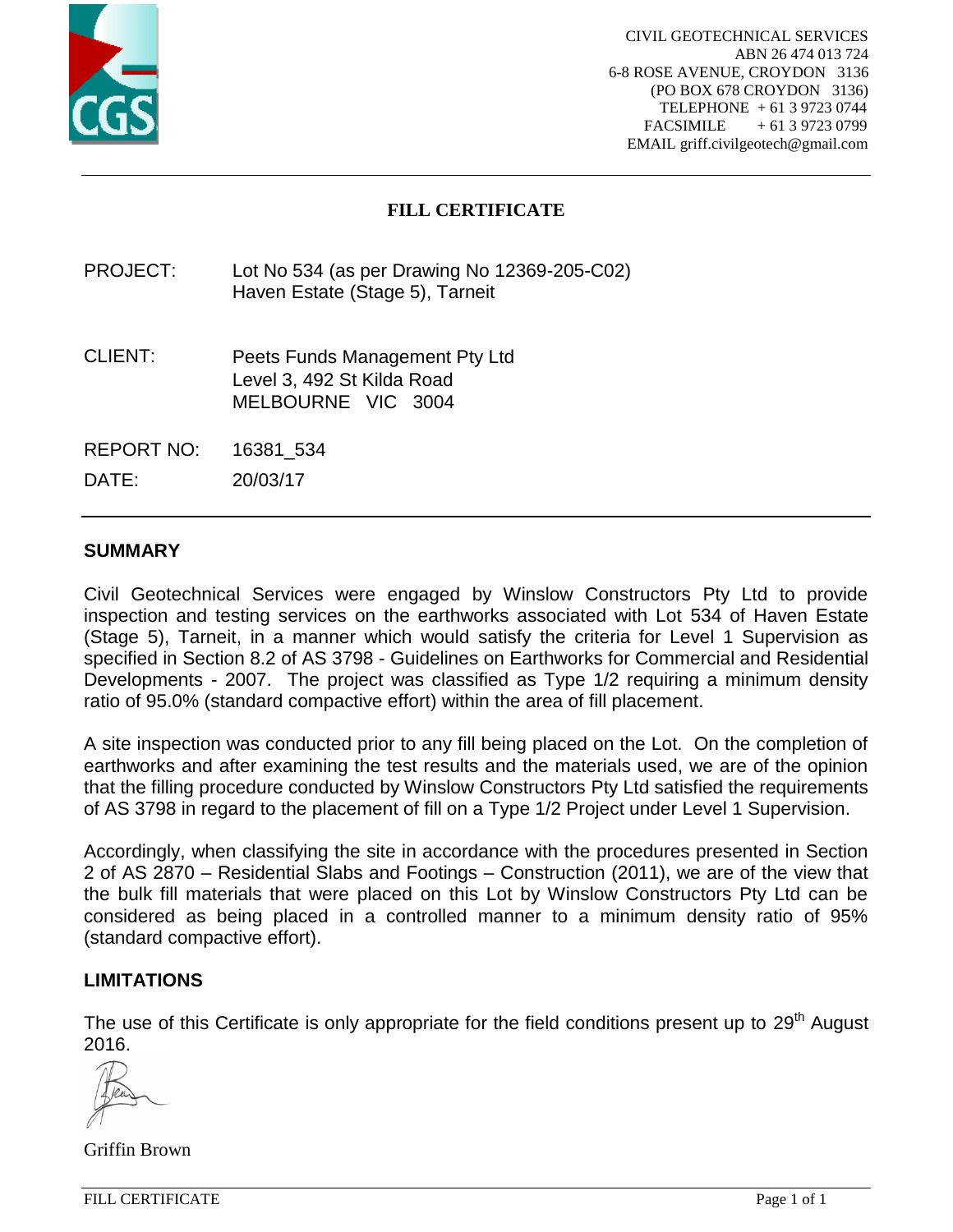![](_page_33_Picture_0.jpeg)

# **FILL CERTIFICATE**

PROJECT: Lot No 535 (as per Drawing No 12369-205-C02) Haven Estate (Stage 5), Tarneit

- CLIENT: Peets Funds Management Pty Ltd Level 3, 492 St Kilda Road MELBOURNE VIC 3004
- REPORT NO: 16381\_535

DATE: 20/03/17

### **SUMMARY**

Civil Geotechnical Services were engaged by Winslow Constructors Pty Ltd to provide inspection and testing services on the earthworks associated with Lot 535 of Haven Estate (Stage 5), Tarneit, in a manner which would satisfy the criteria for Level 1 Supervision as specified in Section 8.2 of AS 3798 - Guidelines on Earthworks for Commercial and Residential Developments - 2007. The project was classified as Type 1/2 requiring a minimum density ratio of 95.0% (standard compactive effort) within the area of fill placement.

A site inspection was conducted prior to any fill being placed on the Lot. On the completion of earthworks and after examining the test results and the materials used, we are of the opinion that the filling procedure conducted by Winslow Constructors Pty Ltd satisfied the requirements of AS 3798 in regard to the placement of fill on a Type 1/2 Project under Level 1 Supervision.

Accordingly, when classifying the site in accordance with the procedures presented in Section 2 of AS 2870 – Residential Slabs and Footings – Construction (2011), we are of the view that the bulk fill materials that were placed on this Lot by Winslow Constructors Pty Ltd can be considered as being placed in a controlled manner to a minimum density ratio of 95% (standard compactive effort).

### **LIMITATIONS**

The use of this Certificate is only appropriate for the field conditions present up to 29<sup>th</sup> August 2016.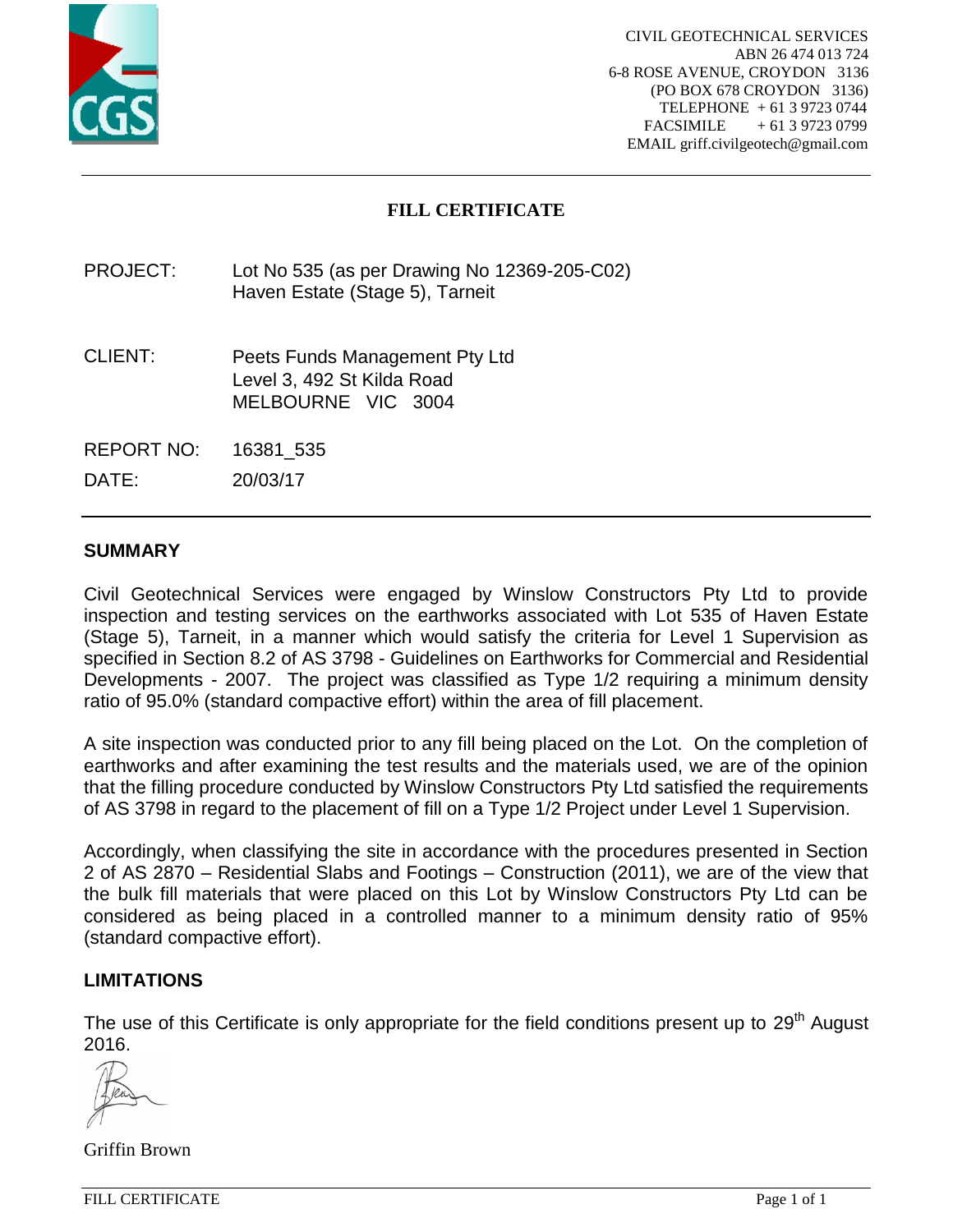![](_page_34_Picture_0.jpeg)

# **FILL CERTIFICATE**

PROJECT: Lot No 536 (as per Drawing No 12369-205-C02) Haven Estate (Stage 5), Tarneit

- CLIENT: Peets Funds Management Pty Ltd Level 3, 492 St Kilda Road MELBOURNE VIC 3004
- REPORT NO: 16381\_536

DATE: 20/03/17

### **SUMMARY**

Civil Geotechnical Services were engaged by Winslow Constructors Pty Ltd to provide inspection and testing services on the earthworks associated with Lot 536 of Haven Estate (Stage 5), Tarneit, in a manner which would satisfy the criteria for Level 1 Supervision as specified in Section 8.2 of AS 3798 - Guidelines on Earthworks for Commercial and Residential Developments - 2007. The project was classified as Type 1/2 requiring a minimum density ratio of 95.0% (standard compactive effort) within the area of fill placement.

A site inspection was conducted prior to any fill being placed on the Lot. On the completion of earthworks and after examining the test results and the materials used, we are of the opinion that the filling procedure conducted by Winslow Constructors Pty Ltd satisfied the requirements of AS 3798 in regard to the placement of fill on a Type 1/2 Project under Level 1 Supervision.

Accordingly, when classifying the site in accordance with the procedures presented in Section 2 of AS 2870 – Residential Slabs and Footings – Construction (2011), we are of the view that the bulk fill materials that were placed on this Lot by Winslow Constructors Pty Ltd can be considered as being placed in a controlled manner to a minimum density ratio of 95% (standard compactive effort).

### **LIMITATIONS**

The use of this Certificate is only appropriate for the field conditions present up to 29<sup>th</sup> August 2016.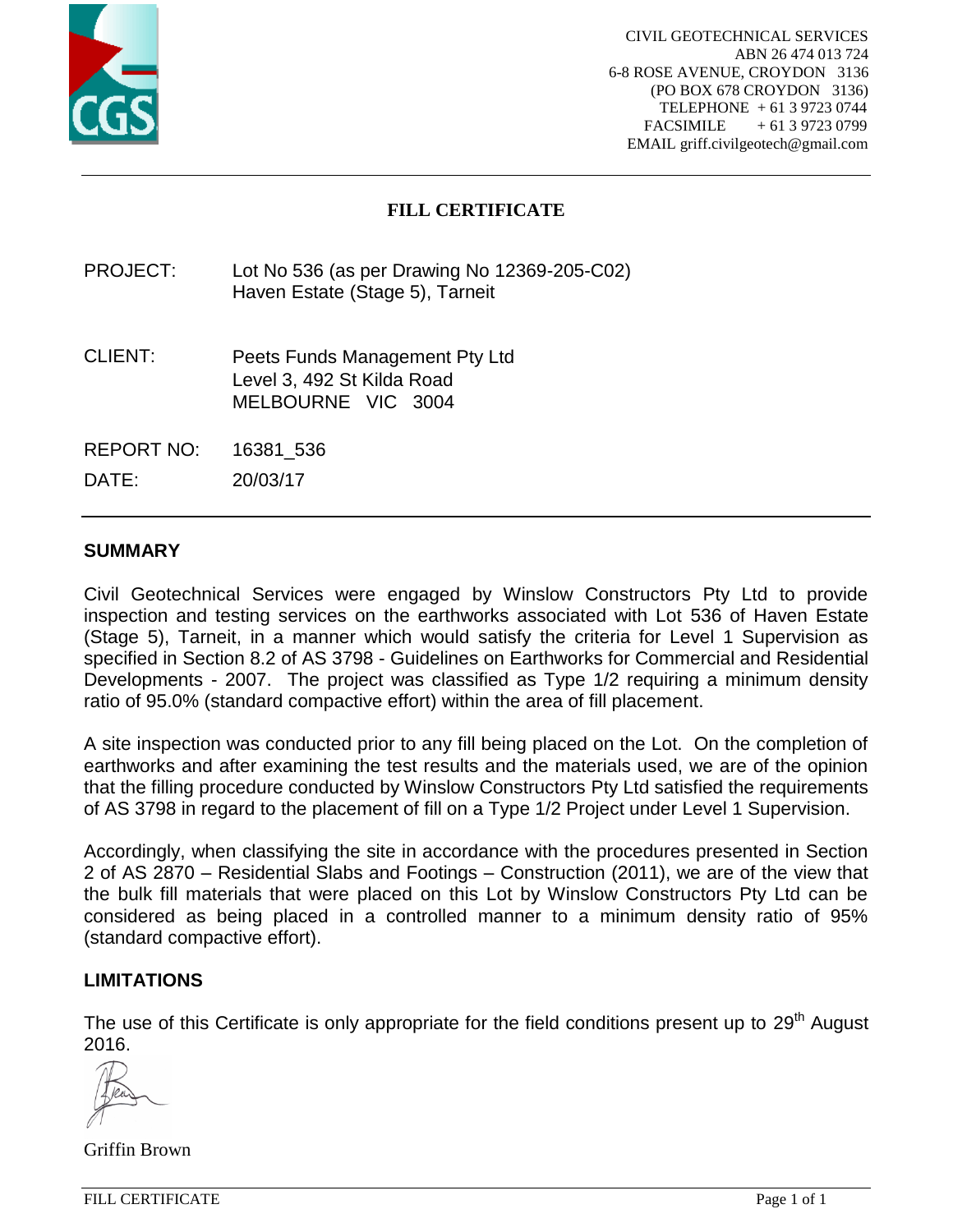![](_page_35_Picture_0.jpeg)

# **FILL CERTIFICATE**

PROJECT: Lot No 537 (as per Drawing No 12369-205-C02) Haven Estate (Stage 5), Tarneit

- CLIENT: Peets Funds Management Pty Ltd Level 3, 492 St Kilda Road MELBOURNE VIC 3004
- REPORT NO: 16381\_537

DATE: 20/03/17

## **SUMMARY**

Civil Geotechnical Services were engaged by Winslow Constructors Pty Ltd to provide inspection and testing services on the earthworks associated with Lot 537 of Haven Estate (Stage 5), Tarneit, in a manner which would satisfy the criteria for Level 1 Supervision as specified in Section 8.2 of AS 3798 - Guidelines on Earthworks for Commercial and Residential Developments - 2007. The project was classified as Type 1/2 requiring a minimum density ratio of 95.0% (standard compactive effort) within the area of fill placement.

A site inspection was conducted prior to any fill being placed on the Lot. On the completion of earthworks and after examining the test results and the materials used, we are of the opinion that the filling procedure conducted by Winslow Constructors Pty Ltd satisfied the requirements of AS 3798 in regard to the placement of fill on a Type 1/2 Project under Level 1 Supervision.

Accordingly, when classifying the site in accordance with the procedures presented in Section 2 of AS 2870 – Residential Slabs and Footings – Construction (2011), we are of the view that the bulk fill materials that were placed on this Lot by Winslow Constructors Pty Ltd can be considered as being placed in a controlled manner to a minimum density ratio of 95% (standard compactive effort).

### **LIMITATIONS**

The use of this Certificate is only appropriate for the field conditions present up to 29<sup>th</sup> August 2016.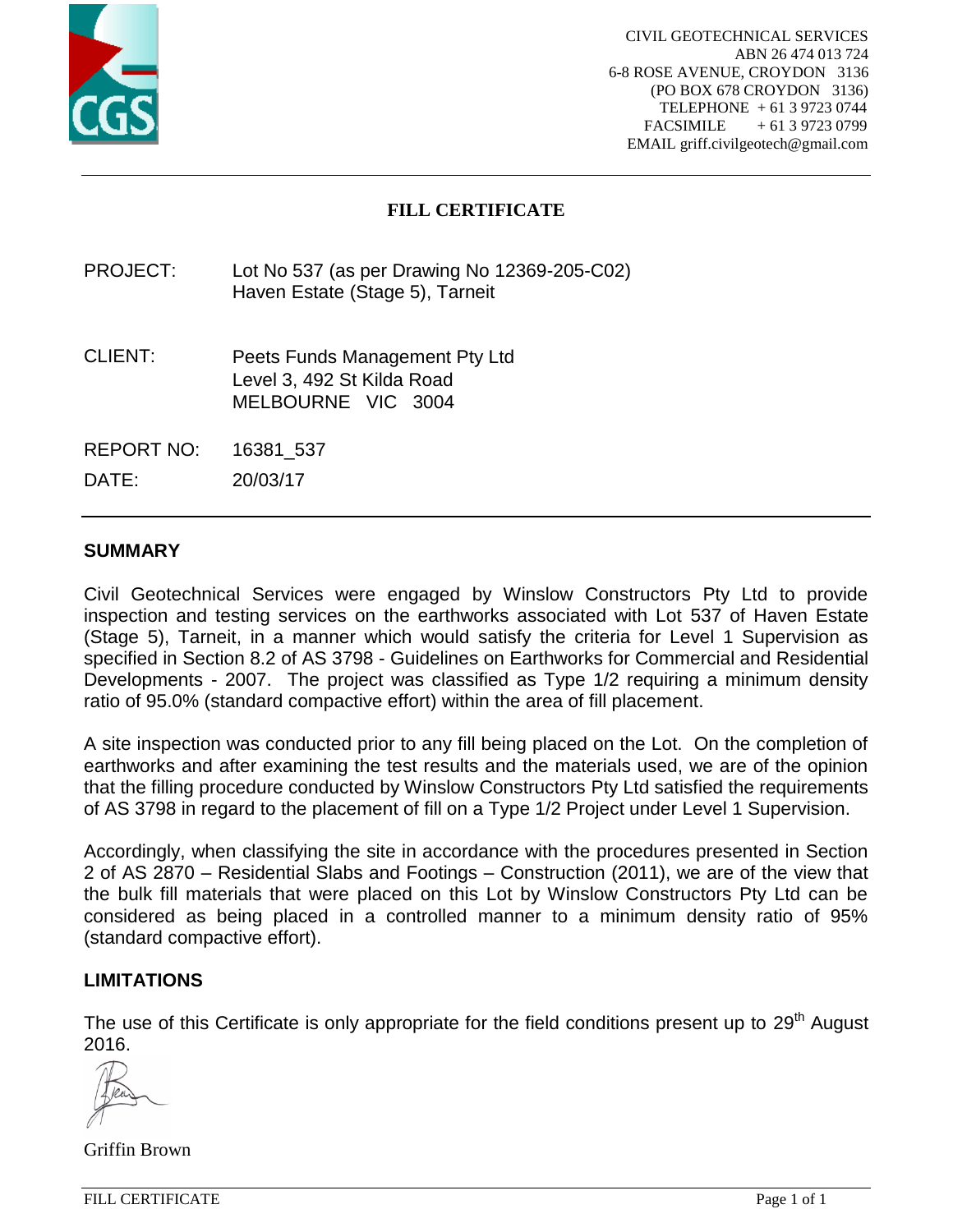![](_page_36_Picture_0.jpeg)

# **FILL CERTIFICATE**

PROJECT: Lot No 538 (as per Drawing No 12369-205-C02) Haven Estate (Stage 5), Tarneit

- CLIENT: Peets Funds Management Pty Ltd Level 3, 492 St Kilda Road MELBOURNE VIC 3004
- REPORT NO: 16381\_538

DATE: 20/03/17

### **SUMMARY**

Civil Geotechnical Services were engaged by Winslow Constructors Pty Ltd to provide inspection and testing services on the earthworks associated with Lot 538 of Haven Estate (Stage 5), Tarneit, in a manner which would satisfy the criteria for Level 1 Supervision as specified in Section 8.2 of AS 3798 - Guidelines on Earthworks for Commercial and Residential Developments - 2007. The project was classified as Type 1/2 requiring a minimum density ratio of 95.0% (standard compactive effort) within the area of fill placement.

A site inspection was conducted prior to any fill being placed on the Lot. On the completion of earthworks and after examining the test results and the materials used, we are of the opinion that the filling procedure conducted by Winslow Constructors Pty Ltd satisfied the requirements of AS 3798 in regard to the placement of fill on a Type 1/2 Project under Level 1 Supervision.

Accordingly, when classifying the site in accordance with the procedures presented in Section 2 of AS 2870 – Residential Slabs and Footings – Construction (2011), we are of the view that the bulk fill materials that were placed on this Lot by Winslow Constructors Pty Ltd can be considered as being placed in a controlled manner to a minimum density ratio of 95% (standard compactive effort).

### **LIMITATIONS**

The use of this Certificate is only appropriate for the field conditions present up to 29<sup>th</sup> August 2016.